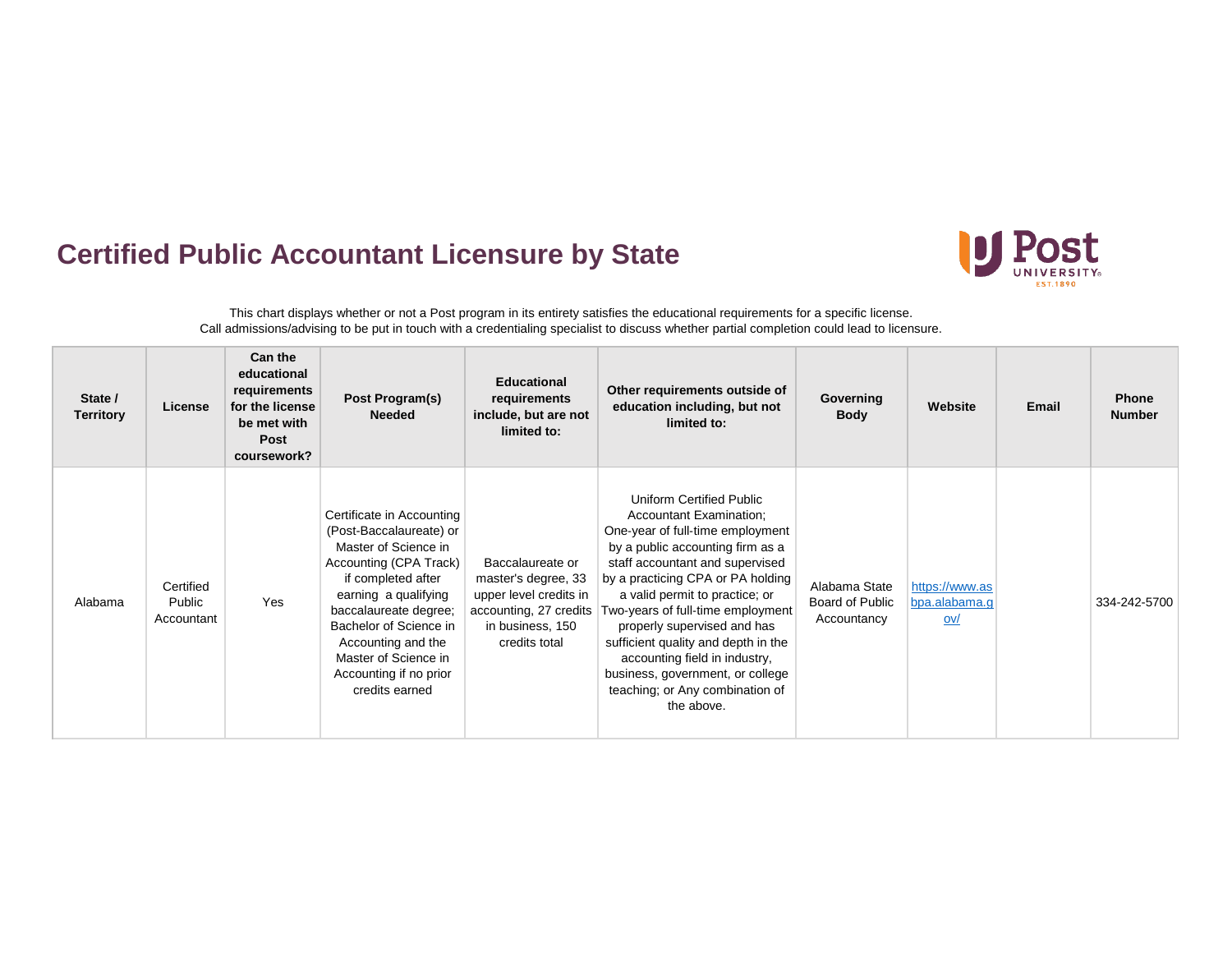| <b>Uniform Certified Public</b><br><b>Accountant Examination:</b><br>Professional Ethics: The AICPA's<br>Comprehensive Course For<br>Licensure-course and<br>examination; Two years of<br>experience. That experience must<br>include providing any type of<br>service or advice involving the use<br>Certificate in Accounting<br>of accounting, attest, compilation,<br>(Post-Baccalaureate) or<br>management advisory, financial<br>Master of Science in<br>advisory, tax, or consulting skills<br>https://www.co<br>Accounting (CPA Track)<br>and related training all of which<br>mmerce.alask<br>Baccalaureate or<br>were verified by a supervising<br>if completed after<br>a.gov/web/cbpl BoardOfPublicA<br>Certified<br>master's degree, 24<br>Alaska Board of<br>certified public accountant with an<br>earning a qualifying<br>Public<br>/ProfessionalLi ccountancy@al<br>Yes<br>credits in accounting,<br>Public<br>Alaska<br>baccalaureate degree;<br>active license at the time of<br>censing/Board<br>9 credits in business,<br>aska.gov<br>Accountant<br>Accountancy<br>Bachelor of Science in<br>supervision. The experience is<br>ofPublicAccou<br>150 credits total<br>Accounting and the<br>acceptable if it is gained through<br>ntancy.aspx<br>Master of Science in<br>employment in government,<br>Accounting if no prior<br>industry, academia, or public<br>credits earned<br>practice. Experience does not<br>include paid or unpaid leave or<br>holidays. (b) One year of<br>experience must consist of full or<br>part-time employment that extends<br>over a period of not less than a<br>year and not more than four years<br>and includes not fewer than 2,000<br>hours of performance of services<br>described in (a) of this section. |  | 907-269-4712 |  |
|------------------------------------------------------------------------------------------------------------------------------------------------------------------------------------------------------------------------------------------------------------------------------------------------------------------------------------------------------------------------------------------------------------------------------------------------------------------------------------------------------------------------------------------------------------------------------------------------------------------------------------------------------------------------------------------------------------------------------------------------------------------------------------------------------------------------------------------------------------------------------------------------------------------------------------------------------------------------------------------------------------------------------------------------------------------------------------------------------------------------------------------------------------------------------------------------------------------------------------------------------------------------------------------------------------------------------------------------------------------------------------------------------------------------------------------------------------------------------------------------------------------------------------------------------------------------------------------------------------------------------------------------------------------------------------------------------------------------------------------------------------------------|--|--------------|--|
|------------------------------------------------------------------------------------------------------------------------------------------------------------------------------------------------------------------------------------------------------------------------------------------------------------------------------------------------------------------------------------------------------------------------------------------------------------------------------------------------------------------------------------------------------------------------------------------------------------------------------------------------------------------------------------------------------------------------------------------------------------------------------------------------------------------------------------------------------------------------------------------------------------------------------------------------------------------------------------------------------------------------------------------------------------------------------------------------------------------------------------------------------------------------------------------------------------------------------------------------------------------------------------------------------------------------------------------------------------------------------------------------------------------------------------------------------------------------------------------------------------------------------------------------------------------------------------------------------------------------------------------------------------------------------------------------------------------------------------------------------------------------|--|--------------|--|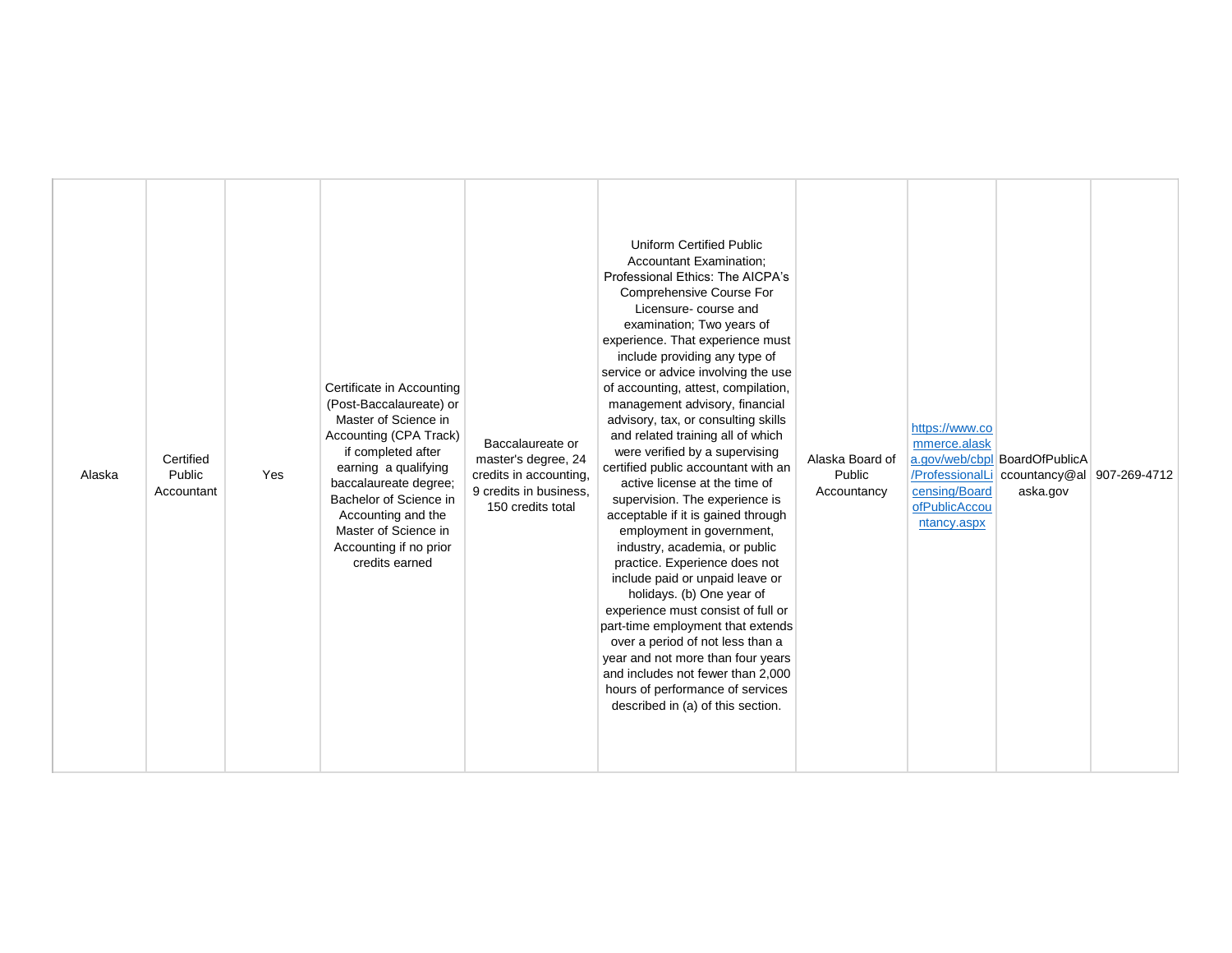| Arizona  | Certified<br>Public<br>Accountant | Yes | Certificate in Accounting<br>(Post-Baccalaureate) or<br>Master of Science in<br><b>Accounting (CPA Track)</b><br>if completed after<br>earning a qualifying<br>baccalaureate degree;<br>Bachelor of Science in<br>Accounting and the<br>Master of Science in<br>Accounting if no prior<br>credits earned | Baccalaureate or<br>master's degree, 36<br>credits in accounting<br>(30 upper level), 30<br>credits in business.<br>150 credits total                                       | Uniform Certified Public<br>Accountant Examination; Two<br>thousand hours of paid or unpaid<br>experience either before or after<br>passing all sections of the<br>examination for certified public<br>accountant, that has exposed the<br>applicant to and provided the<br>applicant with experience in the<br>practice of accounting. The<br>applicant's experience must be<br>sufficient to demonstrate the<br>applicant's ability for critical inquiry<br>and analysis of financial<br>accounting information, including<br>balance sheets, income<br>statements, cash flow statements<br>and tax returns and the applicant's<br>ability to communicate, either<br>orally or in writing, on the results of<br>an inquiry or analysis of that<br>information to an employer, client<br>or a third party. | Arizona State<br>Board of<br>Accountancy         | https://www.az<br>accountancy.g<br>$ov/$ | info@azaccoun<br>tancy.gov | 602-364-0804 |
|----------|-----------------------------------|-----|----------------------------------------------------------------------------------------------------------------------------------------------------------------------------------------------------------------------------------------------------------------------------------------------------------|-----------------------------------------------------------------------------------------------------------------------------------------------------------------------------|-------------------------------------------------------------------------------------------------------------------------------------------------------------------------------------------------------------------------------------------------------------------------------------------------------------------------------------------------------------------------------------------------------------------------------------------------------------------------------------------------------------------------------------------------------------------------------------------------------------------------------------------------------------------------------------------------------------------------------------------------------------------------------------------------------------|--------------------------------------------------|------------------------------------------|----------------------------|--------------|
| Arkansas | Certified<br>Public<br>Accountant | Yes | Certificate in Accounting<br>(Post-Baccalaureate) or<br>Master of Science in<br>Accounting (CPA Track)<br>if completed after<br>earning a qualifying<br>baccalaureate degree;<br>Bachelor of Science in<br>Accounting and the<br>Master of Science in<br>Accounting if no prior<br>credits earned        | Baccalaureate or<br>master's degree, 30<br>upper level credits in<br>accounting (or 20 if<br>graduate), 30 credits in<br>business (20 if<br>graduate), 150 credits<br>total | <b>Uniform Certified Public</b><br>Accountant Examination; One year<br>of experience shall consist of full<br>or part-time employment that<br>extends over a period of no less<br>than a year and no more than<br>three years and includes no fewer<br>than 2,000 hours of performance<br>of services: providing any type of<br>services or advice involving the<br>use of accounting, attest,<br>management advisory, financial<br>advisory, tax or consulting skills.<br>The one year of experience gained<br>must have occurred within the 3<br>years preceding the date of<br>licensure application.                                                                                                                                                                                                    | Arkansas State<br>Board of Public<br>Accountancy | http://www.asb<br>pa.arkansas.g<br>ov/   |                            | 501-682-1520 |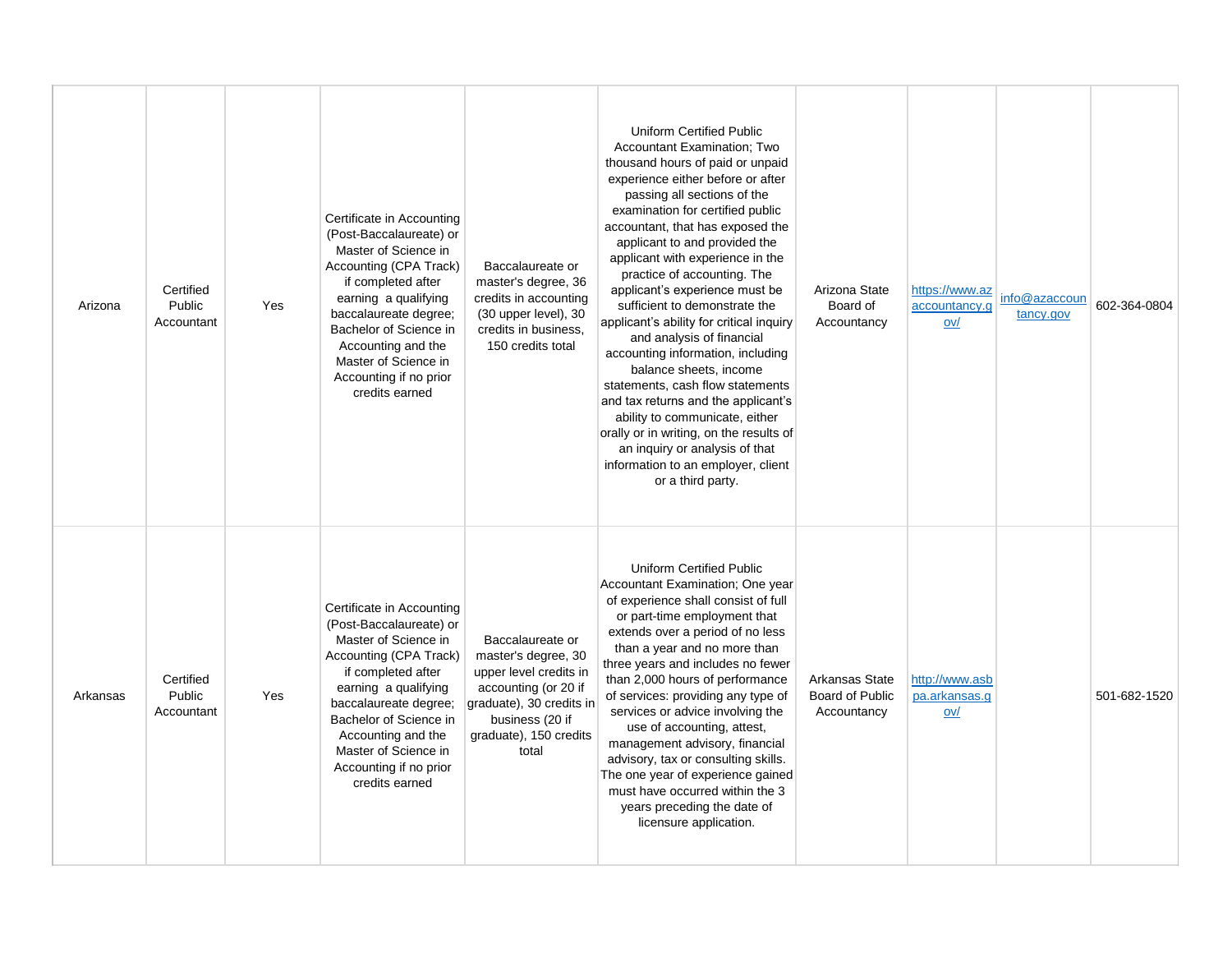| California | Certified<br>Public<br>Accountant | Yes | Certificate in Accounting<br>(Post-Baccalaureate) or<br>Master of Science in<br>Accounting (CPA Track)<br>if completed after<br>earning a qualifying<br>baccalaureate degree;<br>Bachelor of Science in<br>Accounting and the<br>Master of Science in<br>Accounting if no prior<br>credits earned | Baccalaureate or<br>master's degree, 30<br>credits in accounting,<br>38 credits in business.<br>10 credits in ethics.<br>150 total | <b>Uniform Certified Public</b><br><b>Accountant Examination:</b><br>California Professional Ethics<br>Examination; One year of<br>qualifying experience. This<br>experience may include providing<br>any type of service or advice<br>involving the use of accounting,<br>attest, compilation, management<br>advisory, financial advisory, tax, or<br>consulting skills. To be qualifying<br>under this section, experience<br>shall have been performed in<br>accordance with applicable<br>professional standards.<br>Experience in public accounting<br>shall be completed under the<br>supervision or in the employ of a<br>person licensed or otherwise<br>having comparable authority under<br>the laws of any state or country to<br>engage in the practice of public<br>accountancy. Experience in<br>private or governmental<br>accounting or auditing shall be<br>completed under the supervision<br>of an individual licensed by a state<br>to engage in the practice of public<br>accountancy. The board may, by<br>regulation, allow experience in<br>academia to be qualifying under<br>this section. | California Board of<br>Accountancy | https://www.dc<br>a.ca.gov/cba/in<br>dex.shtml | licensinginfo@c<br>ba.ca.gov | 916-263-3680 |
|------------|-----------------------------------|-----|---------------------------------------------------------------------------------------------------------------------------------------------------------------------------------------------------------------------------------------------------------------------------------------------------|------------------------------------------------------------------------------------------------------------------------------------|----------------------------------------------------------------------------------------------------------------------------------------------------------------------------------------------------------------------------------------------------------------------------------------------------------------------------------------------------------------------------------------------------------------------------------------------------------------------------------------------------------------------------------------------------------------------------------------------------------------------------------------------------------------------------------------------------------------------------------------------------------------------------------------------------------------------------------------------------------------------------------------------------------------------------------------------------------------------------------------------------------------------------------------------------------------------------------------------------------------------|------------------------------------|------------------------------------------------|------------------------------|--------------|
|------------|-----------------------------------|-----|---------------------------------------------------------------------------------------------------------------------------------------------------------------------------------------------------------------------------------------------------------------------------------------------------|------------------------------------------------------------------------------------------------------------------------------------|----------------------------------------------------------------------------------------------------------------------------------------------------------------------------------------------------------------------------------------------------------------------------------------------------------------------------------------------------------------------------------------------------------------------------------------------------------------------------------------------------------------------------------------------------------------------------------------------------------------------------------------------------------------------------------------------------------------------------------------------------------------------------------------------------------------------------------------------------------------------------------------------------------------------------------------------------------------------------------------------------------------------------------------------------------------------------------------------------------------------|------------------------------------|------------------------------------------------|------------------------------|--------------|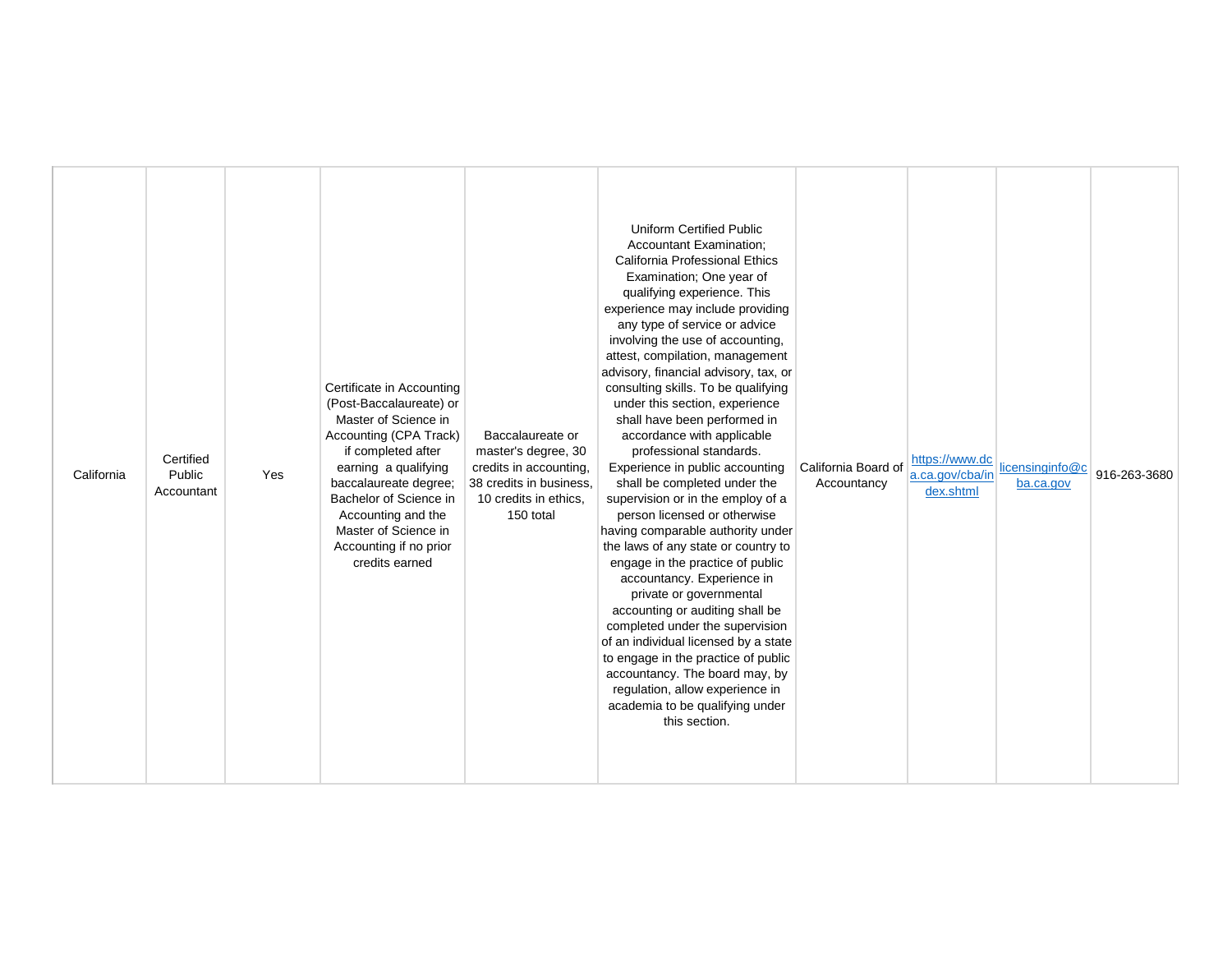| Colorado    | Certified<br>Public<br>Accountant | Yes | Certificate in Accounting<br>(Post-Baccalaureate) or<br>Master of Science in<br>Accounting (CPA Track)<br>if completed after<br>earning a qualifying<br>baccalaureate degree;<br>Bachelor of Science in<br>Accounting and the<br>Master of Science in<br>Accounting if no prior<br>credits earned | Baccalaureate or<br>master's degree, 33<br>credits in accounting<br>(27 upper level), 6<br>credits in auditing, 27<br>credits in business.<br>150 credits total                         | <b>Uniform Certified Public</b><br><b>Accountant Examination:</b><br>Professional Ethics: The AICPA's<br>Comprehensive Course For<br>Licensure-course and<br>examination; 1,800 qualifying work<br>hours obtained within the five<br>years immediately preceding the<br>date the application is received by<br>the Board or its designee. The<br>work hours may include any<br>combination of full-time and part-<br>time work. Academic internship<br>hours may be included if not<br>claimed for education credit. The<br>work hours must be obtained over<br>a period of not less than one year | Colorado State<br>Board of<br>Accountancy           | https://dpo.col<br>orado.gov/Acc<br>ountancy                                                                                                    | dora accounta<br>ncyboard@stat<br>e.co.us | 303-894-7800 |
|-------------|-----------------------------------|-----|---------------------------------------------------------------------------------------------------------------------------------------------------------------------------------------------------------------------------------------------------------------------------------------------------|-----------------------------------------------------------------------------------------------------------------------------------------------------------------------------------------|----------------------------------------------------------------------------------------------------------------------------------------------------------------------------------------------------------------------------------------------------------------------------------------------------------------------------------------------------------------------------------------------------------------------------------------------------------------------------------------------------------------------------------------------------------------------------------------------------|-----------------------------------------------------|-------------------------------------------------------------------------------------------------------------------------------------------------|-------------------------------------------|--------------|
| Connecticut | Certified<br>Public<br>Accountant | Yes | Certificate in Accounting<br>(Post-Baccalaureate) or<br>Master of Science in<br>Accounting (CPA Track)<br>if completed after<br>earning a qualifying<br>baccalaureate degree;<br>Bachelor of Science in<br>Accounting and the<br>Master of Science in<br>Accounting if no prior<br>credits earned | Baccalaureate or<br>master's degree, 36<br>credits in accounting.<br>30 credits in business,<br>60 credits in general<br>education, 24 credits<br>in any category, 150<br>credits total | and not more than three years.<br><b>Uniform Certified Public</b><br><b>Accountant Examination:</b><br>Professional Ethics: The AICPA's<br>Comprehensive Course For<br>Licensure-course and<br>examination; Minimum 2 years,<br>104 weeks for applicants who took<br>the exam after January 1, 2000<br>with 150 semester hours of<br>education or prior to January 1,<br>2000 with 150 hours of education.                                                                                                                                                                                         | <b>Connecticut State</b><br>Board of<br>Accountancy | https://portal.ct<br>.gov/DCP/Occ<br>upational-and-<br>Professional-<br>Division/Occup<br>ational-<br>Boards/State-<br>Board-of-<br>Accountancy | DCP.LicenseC<br>PA@ct.gov                 | 860-713-6000 |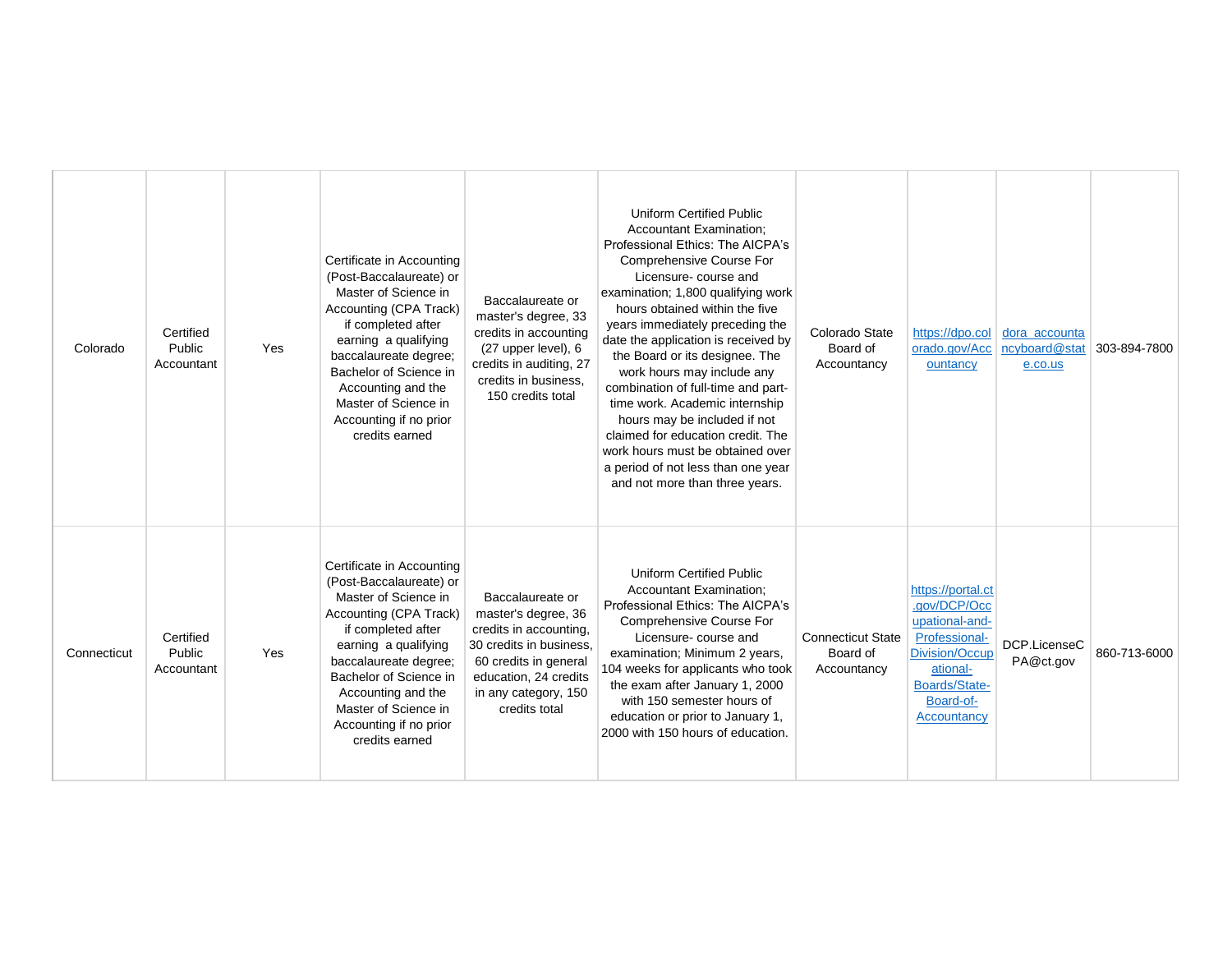| Delaware                | Certified<br>Public<br>Accountant | Yes | Certificate in Accounting<br>(Post-Baccalaureate) or<br>Master of Science in<br>Accounting (CPA Track)<br>if completed after<br>earning a qualifying<br>baccalaureate degree;<br>Bachelor of Science in<br>Accounting and the<br>Master of Science in<br>Accounting if no prior<br>credits earned | Baccalaureate or<br>master's degree, 24<br>credits in accounting,<br>accounting<br>concentration, 150<br>credits total    | <b>Uniform Certified Public</b><br><b>Accountant Examination:</b><br>Professional Ethics: The AICPA's<br>Comprehensive Course For<br>Licensure-course and<br>examination; A "year" of qualifying<br>experience shall consist of full or<br>part-time employment that extends<br>over a period of no less than a<br>year and no more than three years<br>and includes no fewer than 2,000<br>hours of performance of services<br>or advice using accounting, attest,<br>compilation, management<br>advisory, financial advisory, tax or<br>consulting skills. | Delaware State<br>Board of<br>Accountancy       | https://dpr.dela<br>ware.gov/boar<br>ds/accountanc<br>$Y$ | customerservic<br>e.dpr@state.de. 302-744-4500<br><b>us</b> |              |
|-------------------------|-----------------------------------|-----|---------------------------------------------------------------------------------------------------------------------------------------------------------------------------------------------------------------------------------------------------------------------------------------------------|---------------------------------------------------------------------------------------------------------------------------|--------------------------------------------------------------------------------------------------------------------------------------------------------------------------------------------------------------------------------------------------------------------------------------------------------------------------------------------------------------------------------------------------------------------------------------------------------------------------------------------------------------------------------------------------------------|-------------------------------------------------|-----------------------------------------------------------|-------------------------------------------------------------|--------------|
| District of<br>Columbia | Certified<br>Public<br>Accountant | Yes | Certificate in Accounting<br>(Post-Baccalaureate) or<br>Master of Science in<br>Accounting (CPA Track)<br>if completed after<br>earning a qualifying<br>baccalaureate degree;<br>Bachelor of Science in<br>Accounting and the<br>Master of Science in<br>Accounting if no prior<br>credits earned | Baccalaureate or<br>master's degree, 24<br>credits in accounting,<br>3 credits in<br>commercial law, 150<br>credits total | <b>Uniform Certified Public</b><br>Accountant Examination; One year<br>of experience shall consist of full<br>or part-time employment that<br>extends over a period of no less<br>than a year and no more than<br>three years and includes no fewer<br>than 2,000 hours performing any<br>type of business services or<br>advice using accounting, attest<br>services, compilation,<br>management advisory, financial<br>advisory, tax, or consulting skills.                                                                                                | District of<br>Columbia Board of<br>Accountancy | https://dcra.dc.<br>gov/accountan<br>cy                   | $d$ cra $@$ dc.gov                                          | 202-442-4320 |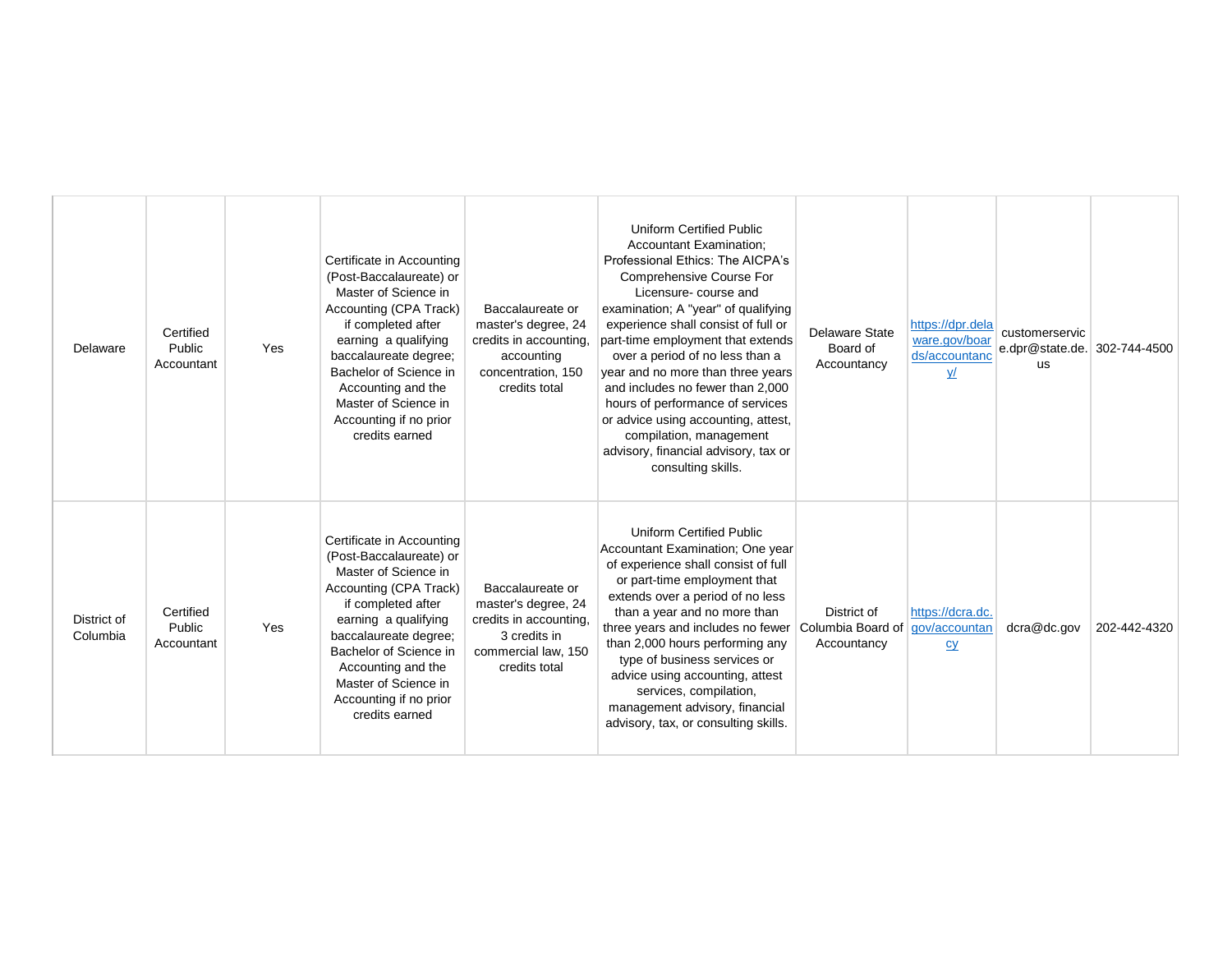| earning a qualifying<br>accounting, 36 credits<br>Florida Board of<br>om/DBPR/certi<br>Public<br>Florida<br>Yes<br>be verified by a certified public<br>352-333-2505<br>baccalaureate degree:<br>in business (21 upper<br>Accountancy<br>accountant who is licensed by a<br>fied-public-<br>Accountant<br>Bachelor of Science in<br>level), 3 credits in<br>state or territory of the United<br>accounting/<br>business law, 150<br>Accounting and the<br>States. This experience is<br>Master of Science in<br>credits total<br>acceptable if it was gained through<br>Accounting if no prior<br>employment in government,<br>credits earned<br>industry, academia, or public<br>practice and constituted a<br>substantial part of the applicant's<br>duties. The experience must either<br>average at least twenty (20) hours<br>a week over no more than one<br>hundred and four (104) weeks, or<br>average no more than forty (40)<br>hours a week over no more than<br>fifty-two (52) weeks. |
|---------------------------------------------------------------------------------------------------------------------------------------------------------------------------------------------------------------------------------------------------------------------------------------------------------------------------------------------------------------------------------------------------------------------------------------------------------------------------------------------------------------------------------------------------------------------------------------------------------------------------------------------------------------------------------------------------------------------------------------------------------------------------------------------------------------------------------------------------------------------------------------------------------------------------------------------------------------------------------------------------|
|---------------------------------------------------------------------------------------------------------------------------------------------------------------------------------------------------------------------------------------------------------------------------------------------------------------------------------------------------------------------------------------------------------------------------------------------------------------------------------------------------------------------------------------------------------------------------------------------------------------------------------------------------------------------------------------------------------------------------------------------------------------------------------------------------------------------------------------------------------------------------------------------------------------------------------------------------------------------------------------------------|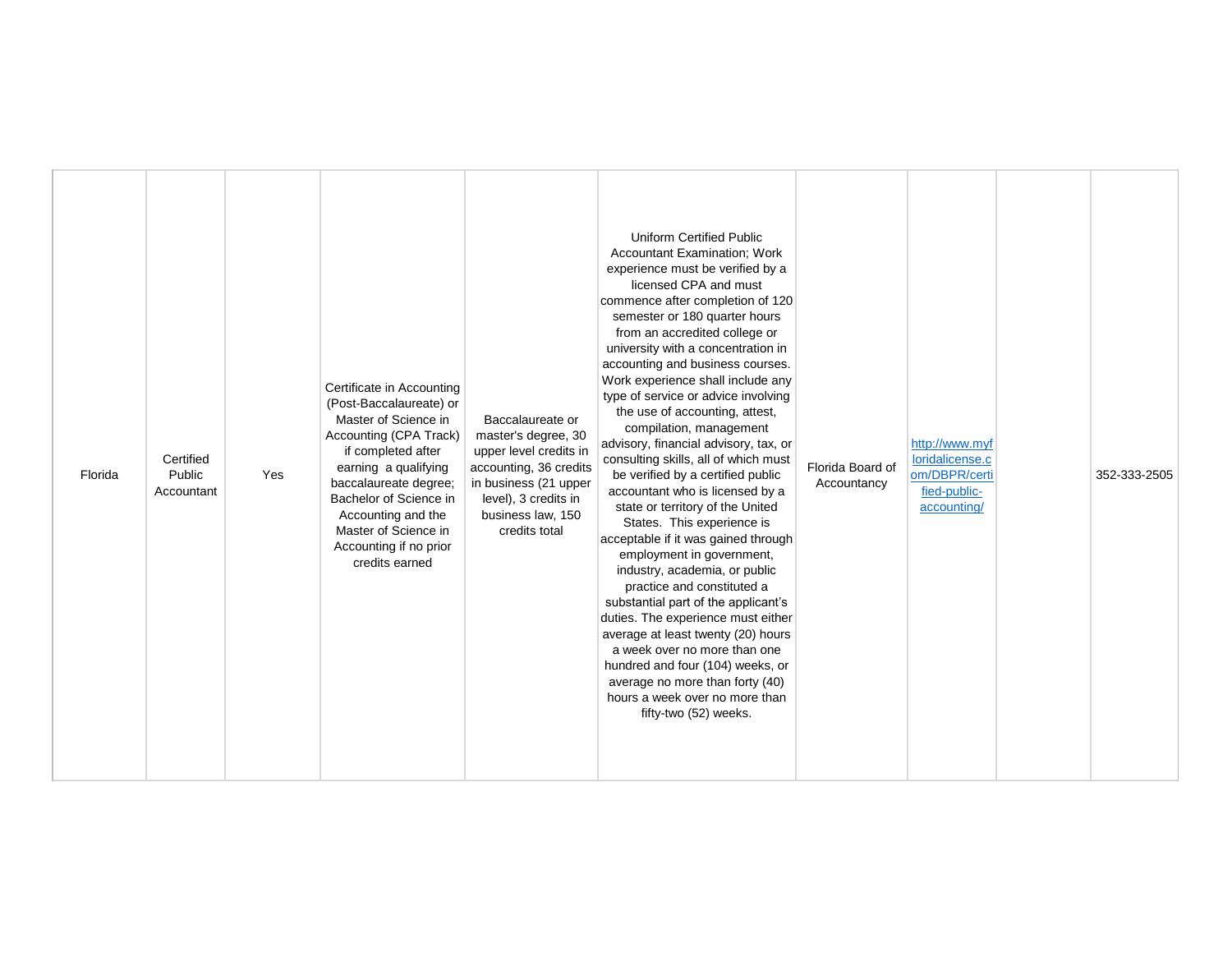| Georgia | Certified<br>Public<br>Accountant | Yes | Certificate in Accounting<br>(Post-Baccalaureate) or<br>Master of Science in<br>Accounting (CPA Track)<br>if completed after<br>earning a qualifying<br>baccalaureate degree;<br>Bachelor of Science in<br>Accounting and the<br>Master of Science in<br>Accounting if no prior<br>credits earned | Baccalaureate or<br>master's degree, 30<br>upper level credits in<br>accounting, 24 credits<br>in business, 150<br>credits total | <b>Uniform Certified Public</b><br><b>Accountant Examination:</b><br>Experience must be at least one<br>year in duration and completed not<br>more than one (1) year<br>immediately preceding the date of<br>application. Experience must be<br>full-time and include a minimum of<br>2,000 hours completed within a 12<br>month period. Experience<br>completed through part-time work<br>is not acceptable. The same<br>change is needed under Industry<br>Accounting Experience and<br><b>Government Accounting</b><br>Experience. Experience must be<br>supervised by an individual who<br>holds a license as a CPA during<br>the period of employment being<br>attested to. | Georgia State<br>Board of<br>Accountancy | orgia.gov/ | https://qsba.qe GSBA@sao.qa.<br>gov    | 404-463-0365 |
|---------|-----------------------------------|-----|---------------------------------------------------------------------------------------------------------------------------------------------------------------------------------------------------------------------------------------------------------------------------------------------------|----------------------------------------------------------------------------------------------------------------------------------|----------------------------------------------------------------------------------------------------------------------------------------------------------------------------------------------------------------------------------------------------------------------------------------------------------------------------------------------------------------------------------------------------------------------------------------------------------------------------------------------------------------------------------------------------------------------------------------------------------------------------------------------------------------------------------|------------------------------------------|------------|----------------------------------------|--------------|
| Guam    | Certified<br>Public<br>Accountant | Yes | Certificate in Accounting<br>(Post-Baccalaureate) or<br>Master of Science in<br>Accounting (CPA Track)<br>if completed after<br>earning a qualifying<br>baccalaureate degree;<br>Bachelor of Science in<br>Accounting and the<br>Master of Science in<br>Accounting if no prior<br>credits earned | Baccalaureate or<br>master's degree,<br>accounting<br>concentration or<br>equivalent, 150 credits<br>total                       | <b>Uniform Certified Public</b><br><b>Accountant Examination:</b><br>Professional Ethics: The AICPA's<br>Comprehensive Course For<br>Licensure-course and<br>examination; One (1) year of<br>experience shall consist of full or<br>parttime employment that extends<br>over a period of no less than a<br>year and no more than three (3)<br>years, and includes no fewer than<br>two thousand (2,000) hours of<br>performance of services.                                                                                                                                                                                                                                     | Guam Board of<br>Accountancy             | mboa.org/  | http://www.qua execdir@quam<br>boa.org | 671-647-0813 |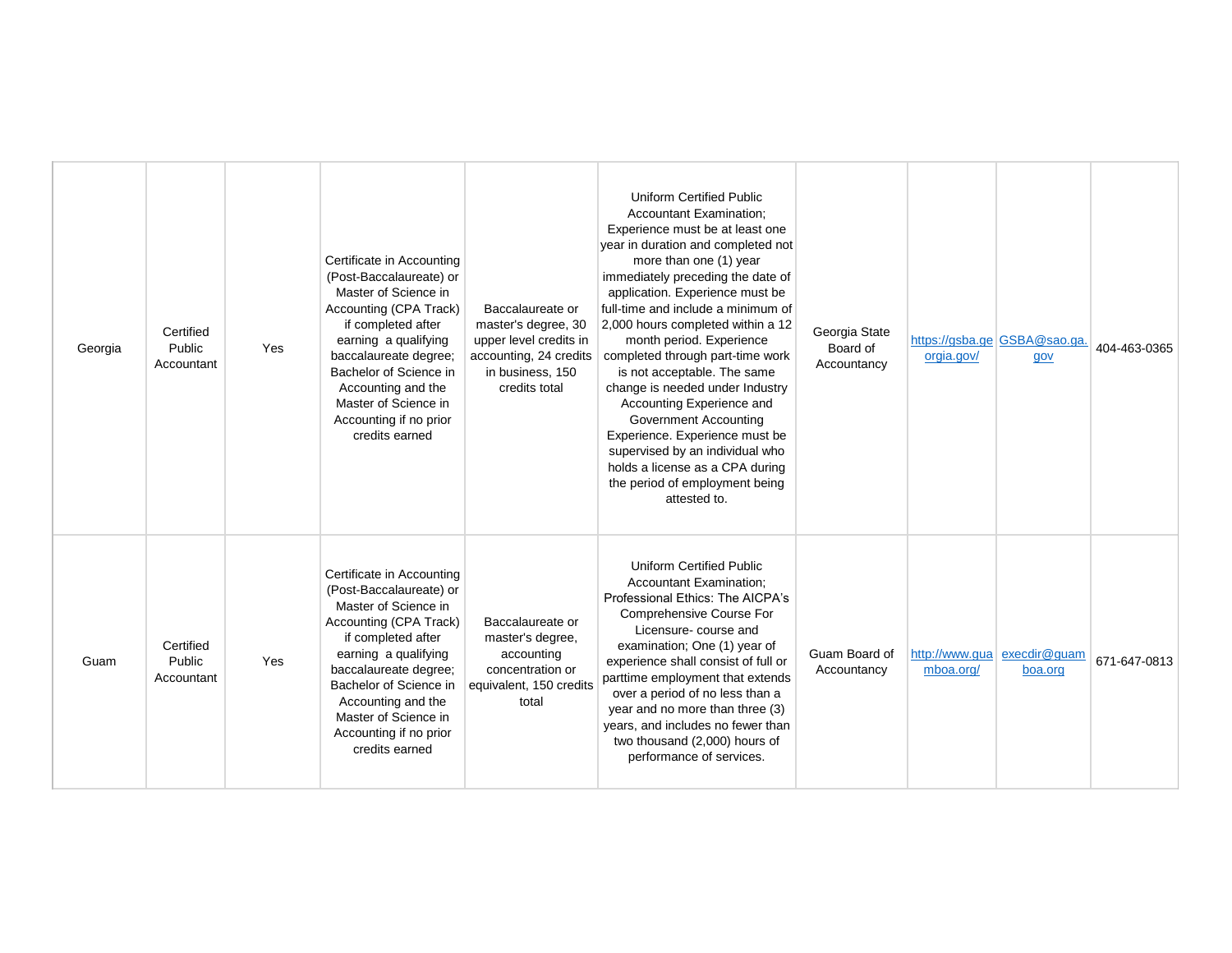| Hawaii | Certified<br>Public<br>Accountant | Yes | Certificate in Accounting<br>(Post-Baccalaureate) or<br>Master of Science in<br>Accounting (CPA Track)<br>if completed after<br>earning a qualifying<br>baccalaureate degree;<br>Bachelor of Science in<br>Accounting and the<br>Master of Science in<br>Accounting if no prior<br>credits earned | Baccalaureate or<br>master's degree, 24<br>credits in accounting<br>(18 upper level), 24<br>upper level credits in<br>business, 150 credits<br>total | <b>Uniform Certified Public</b><br>Accountant Examination; 1,500<br>chargeable hours in the<br>performance of audits involving<br>generally accepted accounting<br>principles and auditing standards<br>earned while employed on a full-<br>time basis (35 or more hours per<br>week) in public accounting<br>practice; OR Two (2) years of full-<br>time professional work experience<br>(35 or more hours per week) in<br>public accounting practice, private<br>industry, government, or<br>education.                                                                                                                     | Hawaii Board of<br>Public<br>Accountancy | http://cca.hawa<br>ii.gov/pvl/board<br>s/accountancy | accountancy@<br>dcca.hawaii.gov | 808-586-2696 |
|--------|-----------------------------------|-----|---------------------------------------------------------------------------------------------------------------------------------------------------------------------------------------------------------------------------------------------------------------------------------------------------|------------------------------------------------------------------------------------------------------------------------------------------------------|-------------------------------------------------------------------------------------------------------------------------------------------------------------------------------------------------------------------------------------------------------------------------------------------------------------------------------------------------------------------------------------------------------------------------------------------------------------------------------------------------------------------------------------------------------------------------------------------------------------------------------|------------------------------------------|------------------------------------------------------|---------------------------------|--------------|
| Idaho  | Certified<br>Public<br>Accountant | Yes | Certificate in Accounting<br>(Post-Baccalaureate) or<br>Master of Science in<br>Accounting (CPA Track)<br>if completed after<br>earning a qualifying<br>baccalaureate degree;<br>Bachelor of Science in<br>Accounting and the<br>Master of Science in<br>Accounting if no prior<br>credits earned | Baccalaureate or<br>master's degree, 24<br>credits in accounting,<br>24 credits in business,<br>150 credits total                                    | <b>Uniform Certified Public</b><br><b>Accountant Examination:</b><br>Professional Ethics: The AICPA's<br>Comprehensive Course For<br>Licensure-course and<br>examination; One year is required,<br>either full time or part time, that<br>extends over a period of no less<br>than 12 months and no more than<br>36 months and includes no fewer<br>than 2,000 hours. Experience<br>must be obtained within the 10<br>years period immediately<br>preceding the application for<br>license. Experience must be<br>verified by a licensee who held a<br>current and active license at the<br>time the experience was obtained. | Idaho State Board<br>of Accountancy      | https://isba.ida<br>ho.gov/ISBAP<br>ortal/           | isba@isba.idah<br>o.gov         | 208-334-2490 |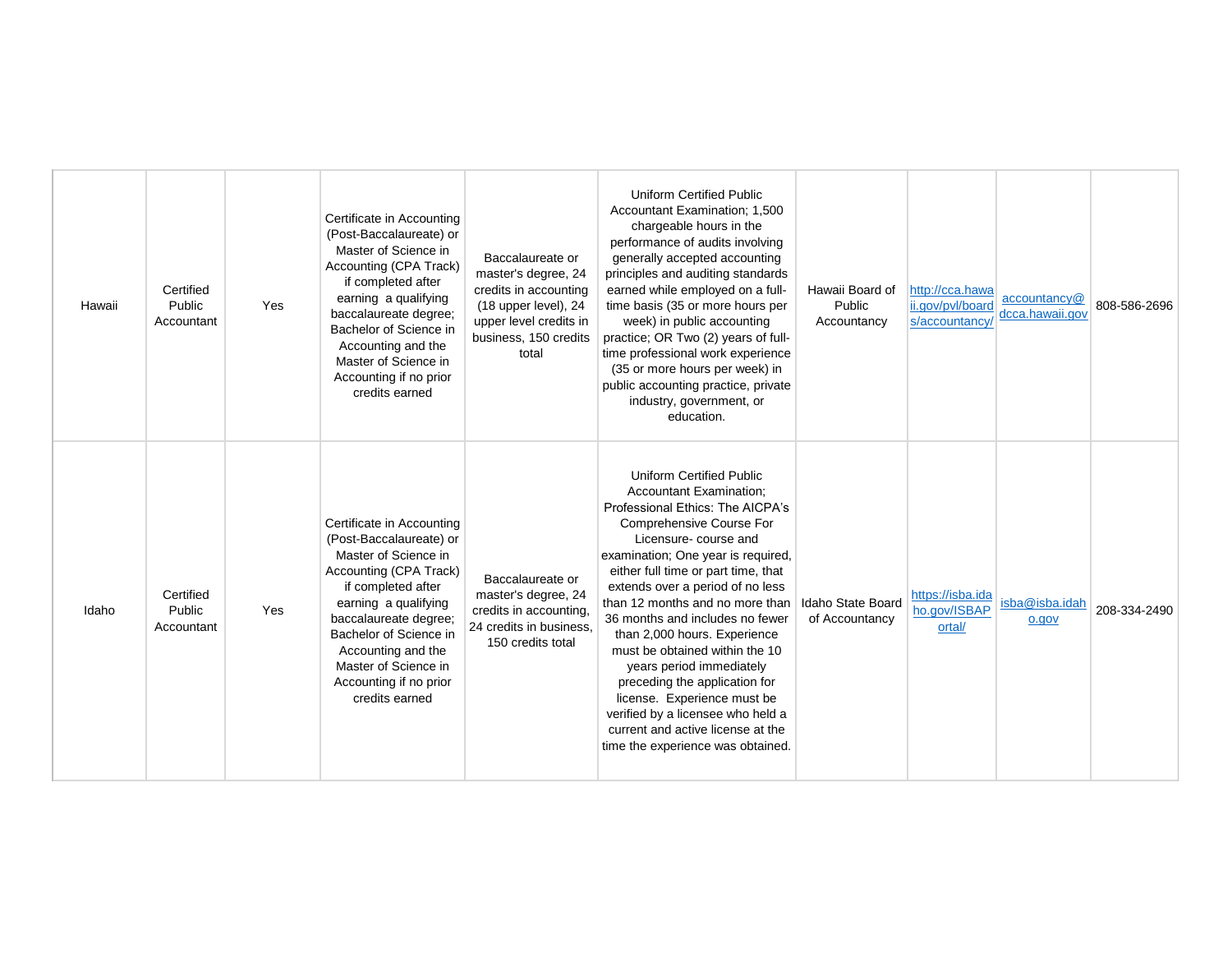| <b>Illinois</b> | Certified<br>Public<br>Accountant | Yes | Certificate in Accounting<br>(Post-Baccalaureate) or<br>Master of Science in<br>Accounting (CPA Track)<br>if completed after<br>earning a qualifying<br>baccalaureate degree;<br>Bachelor of Science in<br>Accounting and the<br>Master of Science in<br>Accounting if no prior<br>credits earned | Baccalaureate or<br>master's degree, 30<br>credits in accounting,<br>24 credits in business,<br>150 credits total | <b>Uniform Certified Public</b><br>Accountant Examination;<br>Professional Ethics: The AICPA's<br>Comprehensive Course For<br>Licensure-course and<br>examination; One year of full-time<br>experience, or its equivalent,<br>providing any type of service or<br>advice involving the use of<br>accounting, attest, management<br>advisory, financial advisory, tax or<br>consulting skills that may be<br>gained through employment in<br>government, industry, academia,<br>or public practice. Applicants may<br>only receive experience after<br>completing 120 hours of<br>undergraduate education and<br>having obtained a baccalaureate<br>degree with an accounting<br>concentration or equivalent. The<br>term "year" shall be 12 months<br>with an average of at least 20 work<br>days per month during which the<br>applicant was engaged in full-time<br>employment equal to 1500 hours<br>or more annually. If an individual<br>works part-time for more than one<br>year, but less than four years, and<br>gains 2000 hours of experience,<br>the individual has met the<br>equivalent of "one year of full-time<br>experience." | Illinois Board of<br>Examiners | https://www.ilb<br>oe.org/ | help@ilboe.org 815-753-8900 |  |
|-----------------|-----------------------------------|-----|---------------------------------------------------------------------------------------------------------------------------------------------------------------------------------------------------------------------------------------------------------------------------------------------------|-------------------------------------------------------------------------------------------------------------------|-------------------------------------------------------------------------------------------------------------------------------------------------------------------------------------------------------------------------------------------------------------------------------------------------------------------------------------------------------------------------------------------------------------------------------------------------------------------------------------------------------------------------------------------------------------------------------------------------------------------------------------------------------------------------------------------------------------------------------------------------------------------------------------------------------------------------------------------------------------------------------------------------------------------------------------------------------------------------------------------------------------------------------------------------------------------------------------------------------------------------------------------------|--------------------------------|----------------------------|-----------------------------|--|
|-----------------|-----------------------------------|-----|---------------------------------------------------------------------------------------------------------------------------------------------------------------------------------------------------------------------------------------------------------------------------------------------------|-------------------------------------------------------------------------------------------------------------------|-------------------------------------------------------------------------------------------------------------------------------------------------------------------------------------------------------------------------------------------------------------------------------------------------------------------------------------------------------------------------------------------------------------------------------------------------------------------------------------------------------------------------------------------------------------------------------------------------------------------------------------------------------------------------------------------------------------------------------------------------------------------------------------------------------------------------------------------------------------------------------------------------------------------------------------------------------------------------------------------------------------------------------------------------------------------------------------------------------------------------------------------------|--------------------------------|----------------------------|-----------------------------|--|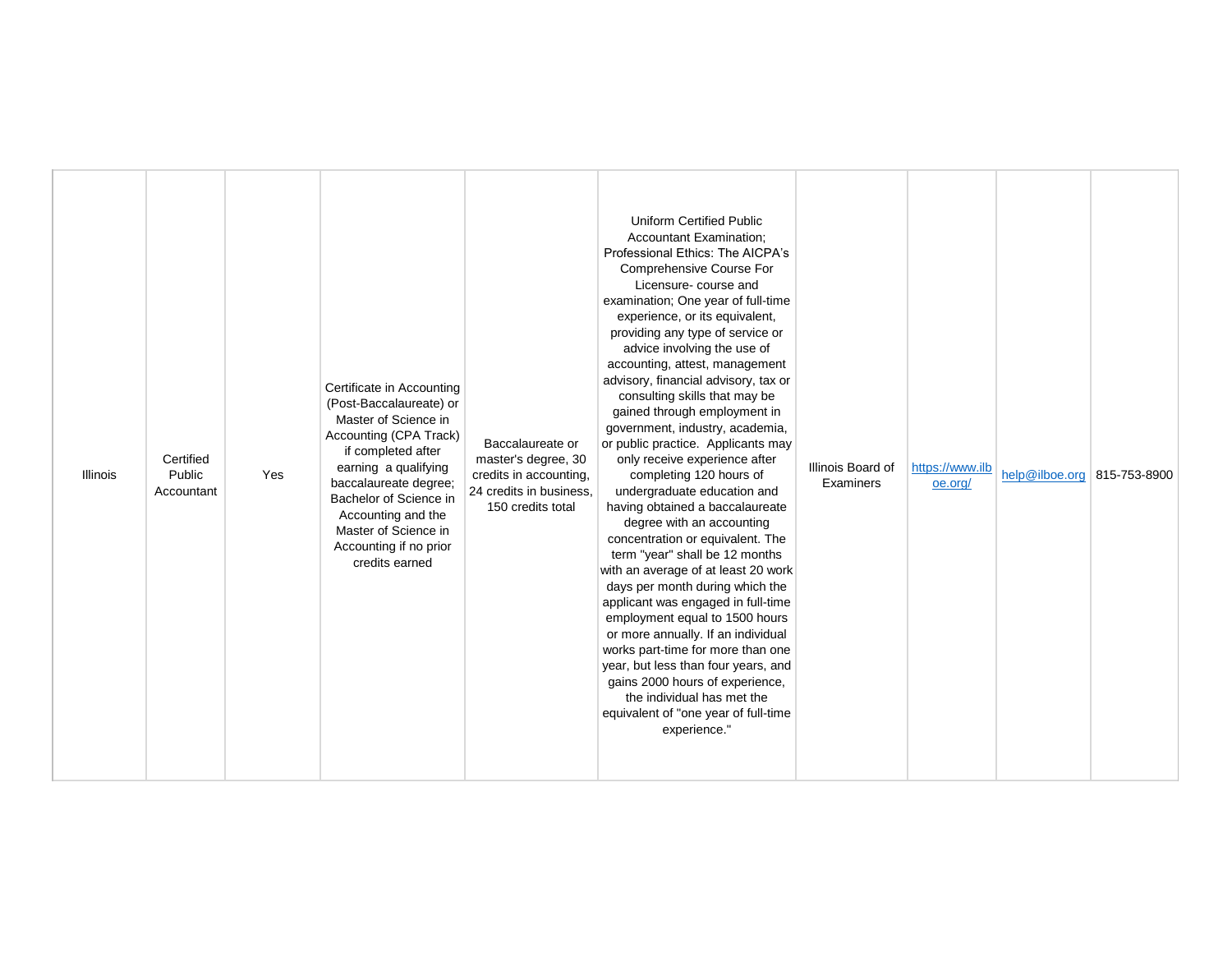| Master of Science in<br>government, or a nonprofit<br>Baccalaureate or<br>Accounting (CPA Track)<br>organization, As an employee in<br>https://www.in.<br>master's degree, 24<br>if completed after<br>an advisory and/or consulting<br>Certified<br>credits in accounting<br>gov/pla/profes<br>pla14@pla.in.g<br>services position related to one (1)<br>Indiana Board of<br>earning a qualifying<br>Public<br>(or 15 credits at the<br>Indiana<br>Yes<br>sions/indiana-<br>or more of the following activities:<br>baccalaureate degree;<br>Accountancy<br>$ov$<br>board-of-<br>graduate level), 24<br>Accountant<br>Bachelor of Science in<br>(A) Financial<br>credits in business.<br>accountancy/<br>Accounting and the<br>(B) Accounting<br>150 credits total<br>Master of Science in<br>(C) Operational, As an instructor<br>teaching accounting in a college or<br>Accounting if no prior<br>credits earned<br>university (four (4) year institutions<br>or junior colleges), An applicant<br>may combine the types of<br>experience described in<br>subsection (a). To do so, the<br>applicant must obtain a total<br>of twenty-four (24) months of<br>experience. |  |  | Certificate in Accounting<br>(Post-Baccalaureate) or |  | <b>Uniform Certified Public</b><br>Accountant Examination; Twenty-<br>four (24) months of full-time<br>employment in the following<br>positions: As an employee or an<br>accounting intern engaged in an<br>accounting position in a firm, As<br>an employee in a financial or<br>accounting position in industry, |  |  |  | 317-234-8800 |
|-----------------------------------------------------------------------------------------------------------------------------------------------------------------------------------------------------------------------------------------------------------------------------------------------------------------------------------------------------------------------------------------------------------------------------------------------------------------------------------------------------------------------------------------------------------------------------------------------------------------------------------------------------------------------------------------------------------------------------------------------------------------------------------------------------------------------------------------------------------------------------------------------------------------------------------------------------------------------------------------------------------------------------------------------------------------------------------------------------------------------------------------------------------------------------|--|--|------------------------------------------------------|--|--------------------------------------------------------------------------------------------------------------------------------------------------------------------------------------------------------------------------------------------------------------------------------------------------------------------|--|--|--|--------------|
|-----------------------------------------------------------------------------------------------------------------------------------------------------------------------------------------------------------------------------------------------------------------------------------------------------------------------------------------------------------------------------------------------------------------------------------------------------------------------------------------------------------------------------------------------------------------------------------------------------------------------------------------------------------------------------------------------------------------------------------------------------------------------------------------------------------------------------------------------------------------------------------------------------------------------------------------------------------------------------------------------------------------------------------------------------------------------------------------------------------------------------------------------------------------------------|--|--|------------------------------------------------------|--|--------------------------------------------------------------------------------------------------------------------------------------------------------------------------------------------------------------------------------------------------------------------------------------------------------------------|--|--|--|--------------|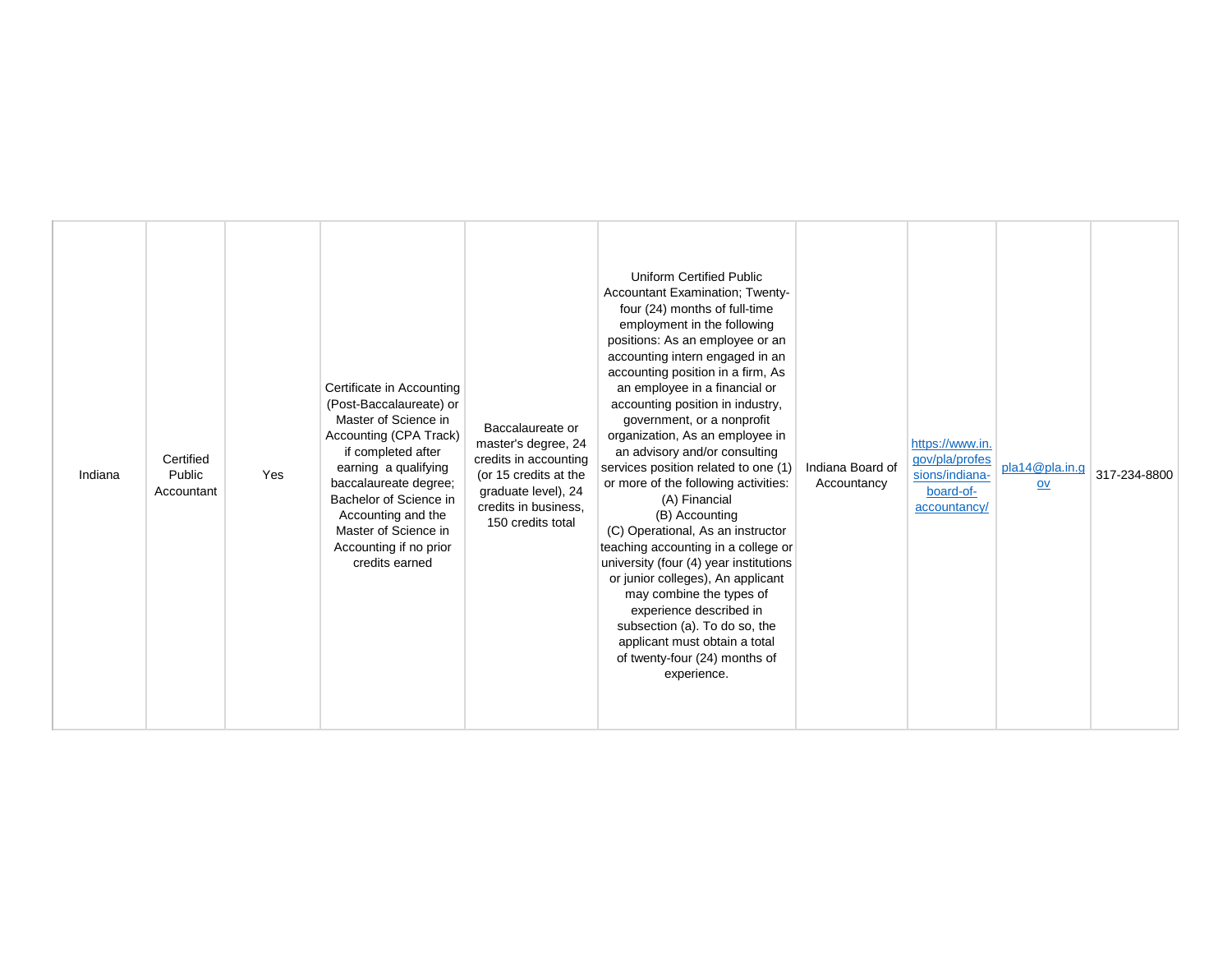| lowa | Certified<br>Public<br>Accountant | Yes | Certificate in Accounting<br>(Post-Baccalaureate) or<br>Master of Science in<br>Accounting (CPA Track)<br>if completed after<br>earning a qualifying<br>baccalaureate degree;<br>Bachelor of Science in<br>Accounting and the<br>Master of Science in<br>Accounting if no prior<br>credits earned | Baccalaureate or<br>master's degree, 24<br>upper level credits in<br>accounting, 24 credits<br>in business, 150<br>credits total | <b>Uniform Certified Public</b><br><b>Accountant Examination;</b><br>Professional Ethics: The AICPA's<br>Comprehensive Course For<br>Licensure-course and<br>examination; Experience shall<br>include providing any type of<br>service or advice involving the use<br>of accounting, attest, compilation,<br>management advisory, financial<br>advisory, tax or consulting skills<br>and may be gained through<br>employment in government,<br>industry, academia, or public<br>practice. One year of experience<br>shall consist of full- or part-time<br>employment that extends over a<br>period of no less than 1 year and<br>no more than 3 years and includes<br>no fewer than 2,000 hours of<br>performance of services and may<br>be gained in more than one<br>employment situation, including an<br>internship. Teaching experience<br>shall be in the employment of an<br>institution of higher education and<br>shall include a minimum of 24<br>semester hours of accounting<br>courses for which the course<br>participants receive credit on an<br>official transcript. Teaching of<br>noncredit continuing education<br>courses shall not qualify under this<br>rule. | Iowa Accountancy<br><b>Examining Board</b> | https://plb.iowa<br>.gov/board/acc<br>ountants | AccountancyBo<br>ard@iowa.gov | 515-725-9022 |
|------|-----------------------------------|-----|---------------------------------------------------------------------------------------------------------------------------------------------------------------------------------------------------------------------------------------------------------------------------------------------------|----------------------------------------------------------------------------------------------------------------------------------|---------------------------------------------------------------------------------------------------------------------------------------------------------------------------------------------------------------------------------------------------------------------------------------------------------------------------------------------------------------------------------------------------------------------------------------------------------------------------------------------------------------------------------------------------------------------------------------------------------------------------------------------------------------------------------------------------------------------------------------------------------------------------------------------------------------------------------------------------------------------------------------------------------------------------------------------------------------------------------------------------------------------------------------------------------------------------------------------------------------------------------------------------------------------------------------|--------------------------------------------|------------------------------------------------|-------------------------------|--------------|
|------|-----------------------------------|-----|---------------------------------------------------------------------------------------------------------------------------------------------------------------------------------------------------------------------------------------------------------------------------------------------------|----------------------------------------------------------------------------------------------------------------------------------|---------------------------------------------------------------------------------------------------------------------------------------------------------------------------------------------------------------------------------------------------------------------------------------------------------------------------------------------------------------------------------------------------------------------------------------------------------------------------------------------------------------------------------------------------------------------------------------------------------------------------------------------------------------------------------------------------------------------------------------------------------------------------------------------------------------------------------------------------------------------------------------------------------------------------------------------------------------------------------------------------------------------------------------------------------------------------------------------------------------------------------------------------------------------------------------|--------------------------------------------|------------------------------------------------|-------------------------------|--------------|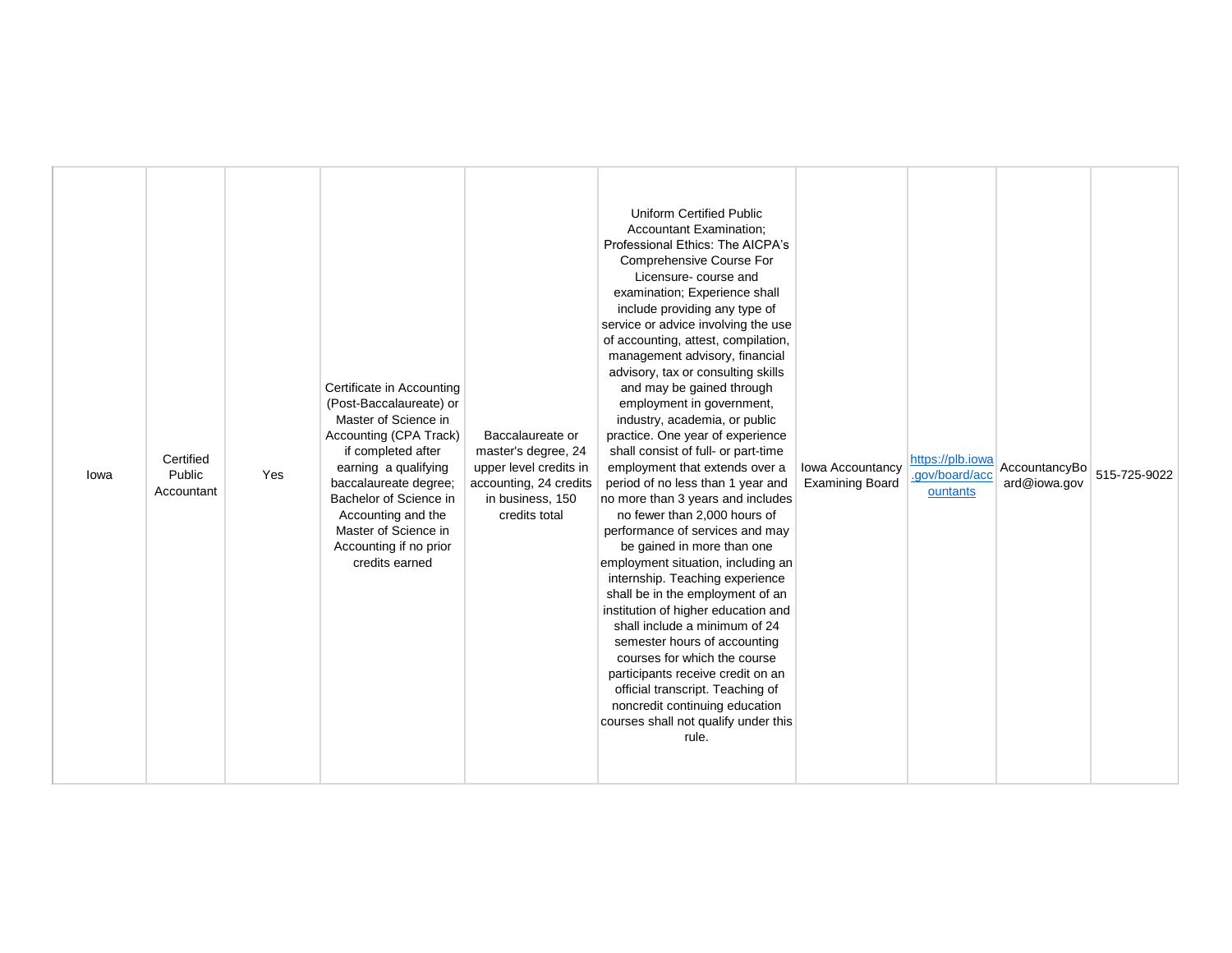| Kansas   | Certified<br>Public<br>Accountant | Yes | Certificate in Accounting<br>(Post-Baccalaureate) or<br>Master of Science in<br>Accounting (CPA Track)<br>if completed after<br>earning a qualifying<br>baccalaureate degree;<br>Bachelor of Science in<br>Accounting and the<br>Master of Science in<br>Accounting if no prior<br>credits earned | Baccalaureate or<br>master's degree, 30<br>credits in accounting,<br>24 credits in<br>business/general<br>education, 11 credits<br>in written/oral<br>communications, 150<br>credits total | <b>Uniform Certified Public</b><br><b>Accountant Examination:</b><br>Professional Ethics: The AICPA's<br>Comprehensive Course For<br>Licensure- course and<br>examination; One year of<br>accounting experience. This<br>experience shall include providing<br>any type of service or advice<br>involving the use of attest or<br>nonattest skills all of which was<br>verified by a certified public<br>accountant holding an active<br>license to practice, meeting<br>requirements prescribed by the<br>board by rule. This experience<br>would be acceptable if it was<br>gained through employment in<br>government, industry, academia or<br>public practice. | Kansas Board of<br>Accountancy   | https://ksboa.k<br>ansas.gov/                 | ksboa@ks.gov | 785-296-2162 |
|----------|-----------------------------------|-----|---------------------------------------------------------------------------------------------------------------------------------------------------------------------------------------------------------------------------------------------------------------------------------------------------|--------------------------------------------------------------------------------------------------------------------------------------------------------------------------------------------|---------------------------------------------------------------------------------------------------------------------------------------------------------------------------------------------------------------------------------------------------------------------------------------------------------------------------------------------------------------------------------------------------------------------------------------------------------------------------------------------------------------------------------------------------------------------------------------------------------------------------------------------------------------------|----------------------------------|-----------------------------------------------|--------------|--------------|
| Kentucky | Certified<br>Public<br>Accountant | Yes | Certificate in Accounting<br>(Post-Baccalaureate) or<br>Master of Science in<br>Accounting (CPA Track)<br>if completed after<br>earning a qualifying<br>baccalaureate degree;<br>Bachelor of Science in<br>Accounting and the<br>Master of Science in<br>Accounting if no prior<br>credits earned | Baccalaureate or<br>master's degree, 27<br>credits in accounting,<br>39 credits in business<br>(including the<br>accounting credits),<br>150 credits total                                 | <b>Uniform Certified Public</b><br><b>Accountant Examination;</b><br>Completed 1 year of experience in<br>an accounting or auditing position<br>in public practice, industry or<br>government that can be verified by<br>a CPA, in any state, that had an<br>active license during the year of<br>employment to be verified. A year<br>of experience is defined<br>as 2,000 hours in a period of not<br>less than 12 months that is earned<br>after conferring a baccalaureate or<br>master's degree with a<br>concentration in accounting.                                                                                                                         | Kentucky Board of<br>Accountancy | https://cpa.ky.<br>gov/Pages/def<br>ault.aspx | cpa@ky.gov   | 502-595-3037 |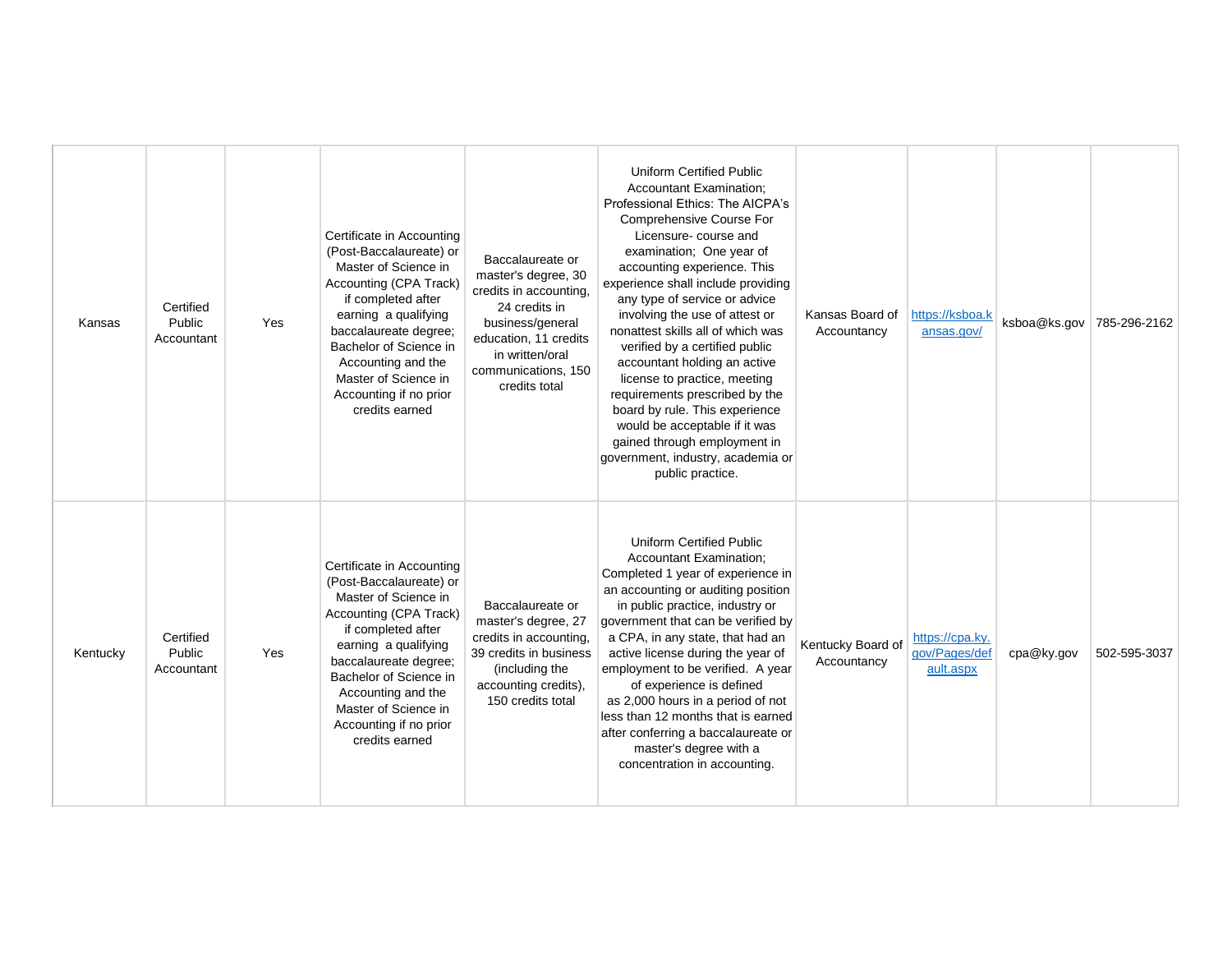| Louisiana | Certified<br>Public<br>Accountant | Yes | Certificate in Accounting<br>(Post-Baccalaureate) or<br>Master of Science in<br>Accounting (CPA Track)<br>if completed after<br>earning a qualifying<br>baccalaureate degree;<br>Bachelor of Science in<br>Accounting and the<br>Master of Science in<br>Accounting if no prior<br>credits earned | Baccalaureate or<br>master's degree, 24<br>upper level credits in<br>accounting (or 21<br>graduate credits), 24<br>credits in business, 3<br>credits in commercial<br>law, 150 credits total | <b>Uniform Certified Public</b><br>Accountant Examination; One (1)<br>year of qualifying experience<br>verified by a licensed CPA in order<br>to obtain your CPA certificate<br>(license). The experience must<br>involve the use of accounting,<br>attest, management advisory,<br>financial advisory, tax, or<br>consulting skills. It must be of<br>sufficient complexity and diversity,<br>and be verified by a licensed CPA.<br>The experience may be from<br>employment in public practice,<br>private industry, non-profit, or<br>government and must be at least<br>one year of full-time or 2,000<br>hours part-time experience, or a<br>combination of these.                                                                                                                     | State Board of<br><b>Certified Public</b><br>Accountants of<br>Louisiana | http://cpaboard<br>.state.la.us/                                                        | sitemaster@cp<br>aboard.state.la.<br><b>us</b> | 504-566-1244 |
|-----------|-----------------------------------|-----|---------------------------------------------------------------------------------------------------------------------------------------------------------------------------------------------------------------------------------------------------------------------------------------------------|----------------------------------------------------------------------------------------------------------------------------------------------------------------------------------------------|---------------------------------------------------------------------------------------------------------------------------------------------------------------------------------------------------------------------------------------------------------------------------------------------------------------------------------------------------------------------------------------------------------------------------------------------------------------------------------------------------------------------------------------------------------------------------------------------------------------------------------------------------------------------------------------------------------------------------------------------------------------------------------------------|--------------------------------------------------------------------------|-----------------------------------------------------------------------------------------|------------------------------------------------|--------------|
| Maine     | Certified<br>Public<br>Accountant | Yes | Certificate in Accounting<br>(Post-Baccalaureate) or<br>Master of Science in<br>Accounting (CPA Track)<br>if completed after<br>earning a qualifying<br>baccalaureate degree;<br>Bachelor of Science in<br>Accounting and the<br>Master of Science in<br>Accounting if no prior<br>credits earned | Baccalaureate or<br>master's degree, 15<br>credits in accounting,<br>150 credits total                                                                                                       | <b>Uniform Certified Public</b><br>Accountant Examination: At least<br>two years of experience under the<br>direction of a CPA licensed by any<br>state or territory of the U.S. or<br>equivalent direction, or by a<br>licensed professional CPA in<br>another country. Work experience<br>must be earned in the employment<br>of a licensed public accounting<br>firm. Your work experience must<br>include the use of accounting or<br>auditing skills, including the<br>issuance of reports on financial<br>statements, and at least one of the<br>following: the provision of<br>management advisory, financial<br>advisory or consulting services,<br>the preparation of tax returns, the<br>furnishing of advice on tax matters<br>or equivalent activities defined by<br>the Board. | Maine Board of<br>Accountancy                                            | https://www.m<br>aine.gov/pfr/pr<br>ofessionallicen<br>sing/profession<br>s/accountancy | accountancy.bo<br>ard@maine.gov                | 207-624-8603 |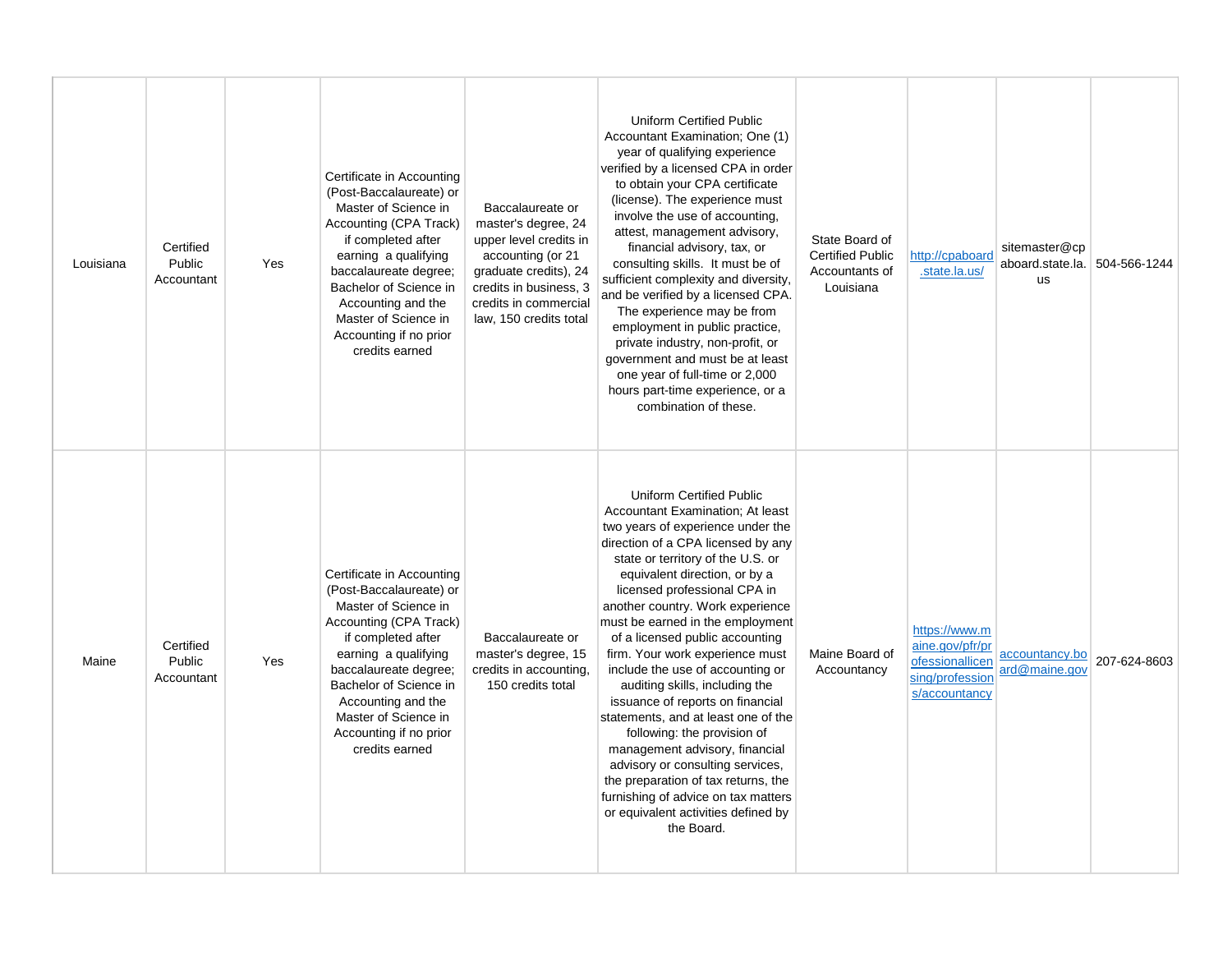| Maryland       | Certified<br>Public<br>Accountant | Yes | Certificate in Accounting<br>(Post-Baccalaureate) or<br>Master of Science in<br>Accounting (CPA Track)<br>if completed after<br>earning a qualifying<br>baccalaureate degree;<br>Bachelor of Science in<br>Accounting and the<br>Master of Science in<br>Accounting if no prior<br>credits earned | Baccalaureate or<br>master's degree, major<br>in accounting or<br>equivalent, 150 credits<br>total                                               | <b>Uniform Certified Public</b><br><b>Accountant Examination:</b><br>Professional Ethics: The AICPA's<br><b>Comprehensive Course For</b><br>Licensure- course and<br>examination; Obtained over a<br>period of nor more than three<br>years and not less than one year,<br>obtained through employment in<br>government, industry, academia,<br>or public practice; and amounts to<br>2,000 hours.                                                                              | Maryland Board of http://www.dllr.<br>Public<br>Accountancy | state.md.us/lic<br>ense/cpa/                                                           | <b>DLOPLPublicA</b><br>ccountancy-<br>DLLR@marylan<br>d.gov | 410-230-6258 |
|----------------|-----------------------------------|-----|---------------------------------------------------------------------------------------------------------------------------------------------------------------------------------------------------------------------------------------------------------------------------------------------------|--------------------------------------------------------------------------------------------------------------------------------------------------|---------------------------------------------------------------------------------------------------------------------------------------------------------------------------------------------------------------------------------------------------------------------------------------------------------------------------------------------------------------------------------------------------------------------------------------------------------------------------------|-------------------------------------------------------------|----------------------------------------------------------------------------------------|-------------------------------------------------------------|--------------|
| Massachu-setts | Certified<br>Public<br>Accountant | Yes | Certificate in Accounting<br>(Post-Baccalaureate) or<br>Master of Science in<br>Accounting (CPA Track)<br>if completed after<br>earning a qualifying<br>baccalaureate degree;<br>Bachelor of Science in<br>Accounting and the<br>Master of Science in<br>Accounting if no prior<br>credits earned | Baccalaureate or<br>master's degree, 30<br>credits in accounting.<br>24 credits in business,<br>150 credits total                                | <b>Uniform Certified Public</b><br>Accountant Examination; Full- or<br>part-time experience in public<br>accounting that extends over a<br>period of no less than a year no<br>more than 3 years, and includes<br>no fewer than 2,000 hours of<br>service Or full- or part-time<br>experience in non-public<br>accounting that extends over a<br>period of no less than three years<br>and no more than nine years, and<br>includes no fewer than 2,000<br>hours of experience. | Massachusetts<br><b>Board of Public</b><br>Accountancy      | https://www.m<br>oard-of-public-<br>accountancy                                        | ass.gov/orgs/b accountingboar<br>d@mass.gov                 | 617-701-8635 |
| Michigan       | Certified<br>Public<br>Accountant | Yes | Certificate in Accounting<br>(Post-Baccalaureate) or<br>Master of Science in<br>Accounting (CPA Track)<br>if completed after<br>earning a qualifying<br>baccalaureate degree;<br>Bachelor of Science in<br>Accounting and the<br>Master of Science in<br>Accounting if no prior<br>credits earned | Baccalaureate or<br>master's degree, 30<br>credits in accounting<br>(or 12 graduate<br>credits), 39 credits in<br>business, 150 credits<br>total | <b>Uniform Certified Public</b><br>Accountant Examination; 1 year<br>(2,000 hours) of qualifying<br>experience verified by a certified<br>public accountant of this state,<br>another state, or any jurisdiction of<br>the United States. Qualifying<br>experience is experience gained<br>through employment in<br>government, industry, academia,<br>or public practice.                                                                                                      | Michigan State<br>Board of<br>Accountancy                   | https://www.mi<br>chigan.gov/lar<br>89334_72600<br>72602 72731<br>72855---<br>,00.html | a/0,4601,7-154<br>bplhelp@michig<br>an.gov                  | 517-241-0199 |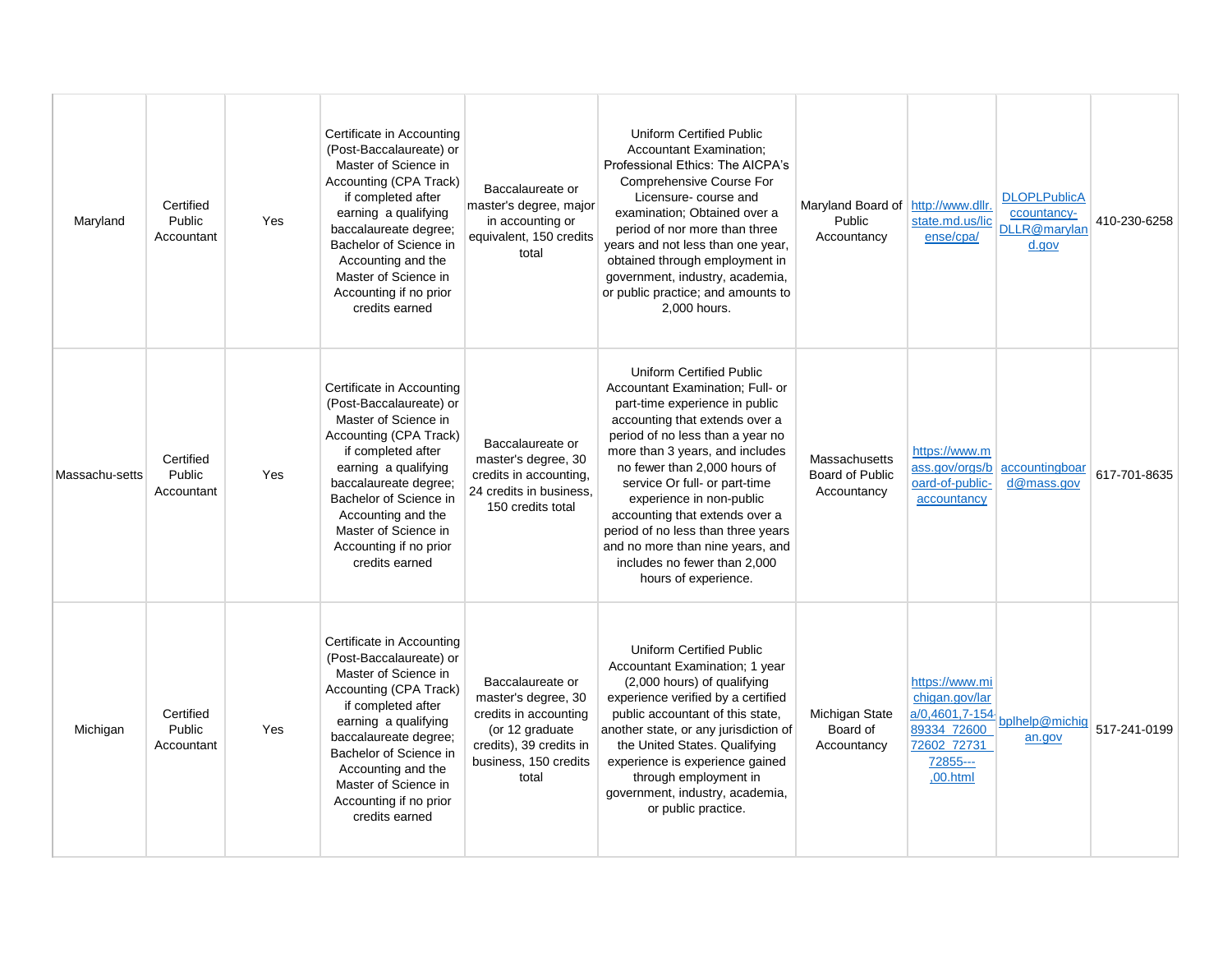| Minnesota   | Certified<br>Public<br>Accountant | Yes | Certificate in Accounting<br>(Post-Baccalaureate) or<br>Master of Science in<br>Accounting (CPA Track)<br>if completed after<br>earning a qualifying<br>baccalaureate degree;<br>Bachelor of Science in<br>Accounting and the<br>Master of Science in<br>Accounting if no prior<br>credits earned | Baccalaureate or<br>master's degree, 24<br>credits in accounting,<br>24 credits in business,<br>150 credits total                                                                        | <b>Uniform Certified Public</b><br><b>Accountant Examination:</b><br>Professional Ethics: The AICPA's<br><b>Comprehensive Course For</b><br>Licensure-course and<br>examination; One year of<br>experience consists of full- or part-<br>time employment that extends<br>over a period of no less than one<br>year and no more than three years<br>and includes no fewer than 2,000<br>hours of performance of services<br>consisting of providing any type of<br>services or advice using<br>accounting, attest, compilation,<br>management advisory, financial<br>advisory, tax, or consulting skills. | Minnesota State<br>Board of<br>Accountancy          | .state.mn.us/                 | http://www.boa boa@state.mn.<br><b>us</b> | 651-296-7938 |
|-------------|-----------------------------------|-----|---------------------------------------------------------------------------------------------------------------------------------------------------------------------------------------------------------------------------------------------------------------------------------------------------|------------------------------------------------------------------------------------------------------------------------------------------------------------------------------------------|----------------------------------------------------------------------------------------------------------------------------------------------------------------------------------------------------------------------------------------------------------------------------------------------------------------------------------------------------------------------------------------------------------------------------------------------------------------------------------------------------------------------------------------------------------------------------------------------------------|-----------------------------------------------------|-------------------------------|-------------------------------------------|--------------|
| Mississippi | Certified<br>Public<br>Accountant | Yes | Certificate in Accounting<br>(Post-Baccalaureate) or<br>Master of Science in<br>Accounting (CPA Track)<br>if completed after<br>earning a qualifying<br>baccalaureate degree;<br>Bachelor of Science in<br>Accounting and the<br>Master of Science in<br>Accounting if no prior<br>credits earned | Baccalaureate or<br>master's degree, 24<br>credits in accounting<br>(including 3 credits in<br>government or non-<br>profit accounting), 24<br>credits in business.<br>150 credits total | <b>Uniform Certified Public</b><br>Accountant Examination; The<br>candidate must have at minimum,<br>one year meaningful experience<br>gained by full time employment<br>within three years from the date of<br>successful completion of the CPA<br>examination, under the<br>supervision and direction of a CPA<br>licensee such as: Accounting and<br>Auditing, Management Advisory,<br>Financial Advisory, Preparation of<br>Tax Returns or Tax Advice.                                                                                                                                               | Mississippi State<br>Board of Public<br>Accountancy | https://www.m<br>sbpa.ms.gov/ | email@msbpa.<br>ms.gov                    | 601-354-7320 |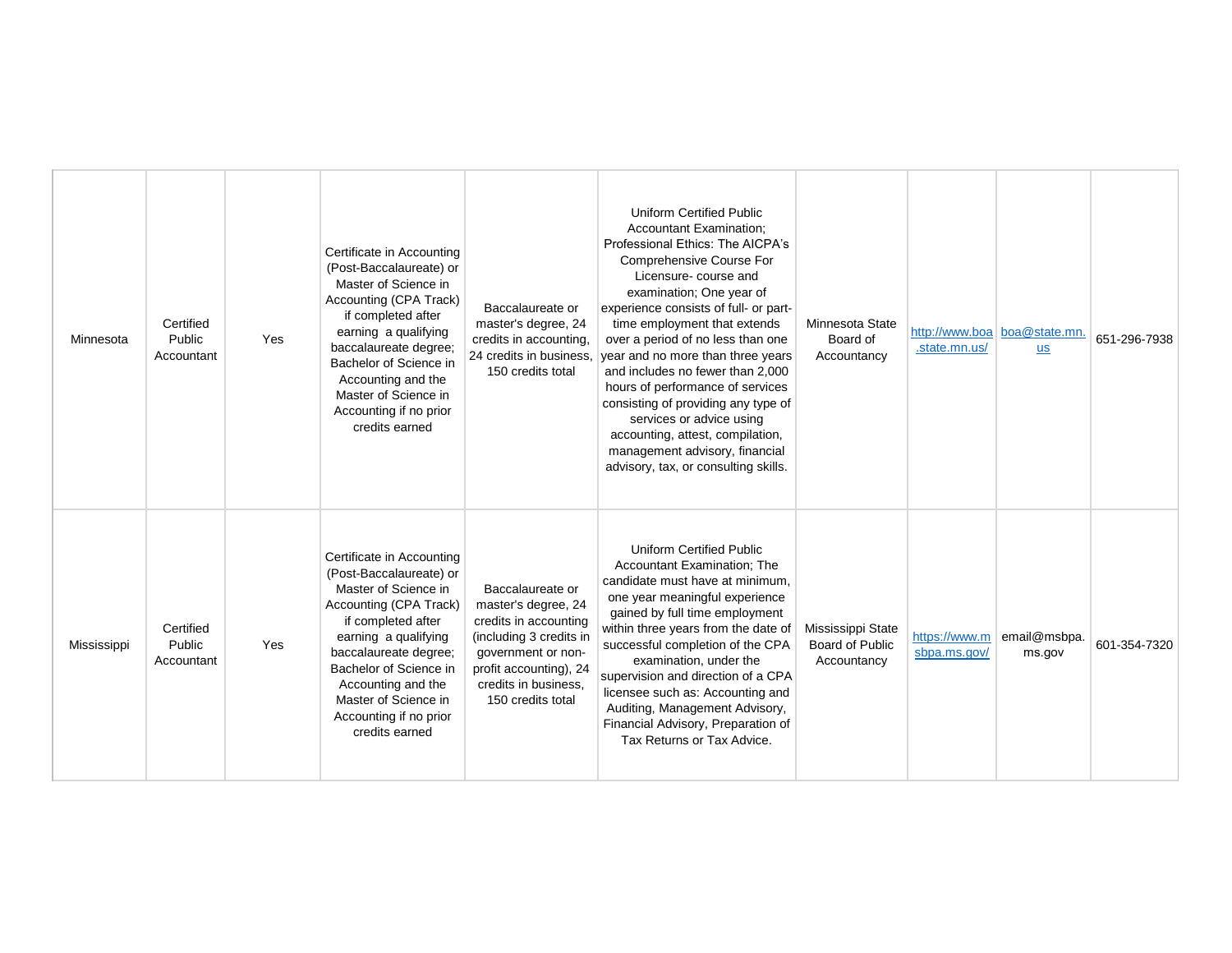| <b>Uniform Certified Public</b><br><b>Accountant Examination:</b><br>Professional Ethics: The AICPA's<br>Comprehensive Course For<br>Licensure-course and<br>examination; The applicant has<br>one (1) year of accounting<br>Certificate in Accounting<br>experience consisting of full-time<br>(Post-Baccalaureate) or<br>employment that is no less than<br>Master of Science in<br>one (1) year and no fewer than two<br>Accounting (CPA Track)<br>thousand (2,000) hours or in the<br>Baccalaureate or<br>if completed after<br>Certified<br>case of part-time employment,<br>Missouri State<br>master's degree, 24<br>https://pr.mo.g<br>mosba@pr.mo.<br>earning a qualifying<br>Public<br>Missouri<br>Yes<br>credits in accounting,<br>experience that extends over a<br>Board of<br>ov/accountanc<br>baccalaureate degree;<br>gov<br>24 credits in business,<br>period of no less than one (1) year<br>Accountant<br>Accountancy<br>y.asp<br>Bachelor of Science in<br>150 credits total<br>and no more than three (3) years<br>Accounting and the<br>and includes no fewer than two<br>Master of Science in<br>thousand (2,000) hours of<br>Accounting if no prior<br>performance of services and shall<br>credits earned<br>include any type of service or<br>advice involving the use of<br>accounting, attest, compilation,<br>management advisory, financial<br>advisory, tax or consulting skills<br>including governmental<br>accounting, budgeting or auditing. | 573-751-0012 |
|--------------------------------------------------------------------------------------------------------------------------------------------------------------------------------------------------------------------------------------------------------------------------------------------------------------------------------------------------------------------------------------------------------------------------------------------------------------------------------------------------------------------------------------------------------------------------------------------------------------------------------------------------------------------------------------------------------------------------------------------------------------------------------------------------------------------------------------------------------------------------------------------------------------------------------------------------------------------------------------------------------------------------------------------------------------------------------------------------------------------------------------------------------------------------------------------------------------------------------------------------------------------------------------------------------------------------------------------------------------------------------------------------------------------------------------------------------------------------------|--------------|
|--------------------------------------------------------------------------------------------------------------------------------------------------------------------------------------------------------------------------------------------------------------------------------------------------------------------------------------------------------------------------------------------------------------------------------------------------------------------------------------------------------------------------------------------------------------------------------------------------------------------------------------------------------------------------------------------------------------------------------------------------------------------------------------------------------------------------------------------------------------------------------------------------------------------------------------------------------------------------------------------------------------------------------------------------------------------------------------------------------------------------------------------------------------------------------------------------------------------------------------------------------------------------------------------------------------------------------------------------------------------------------------------------------------------------------------------------------------------------------|--------------|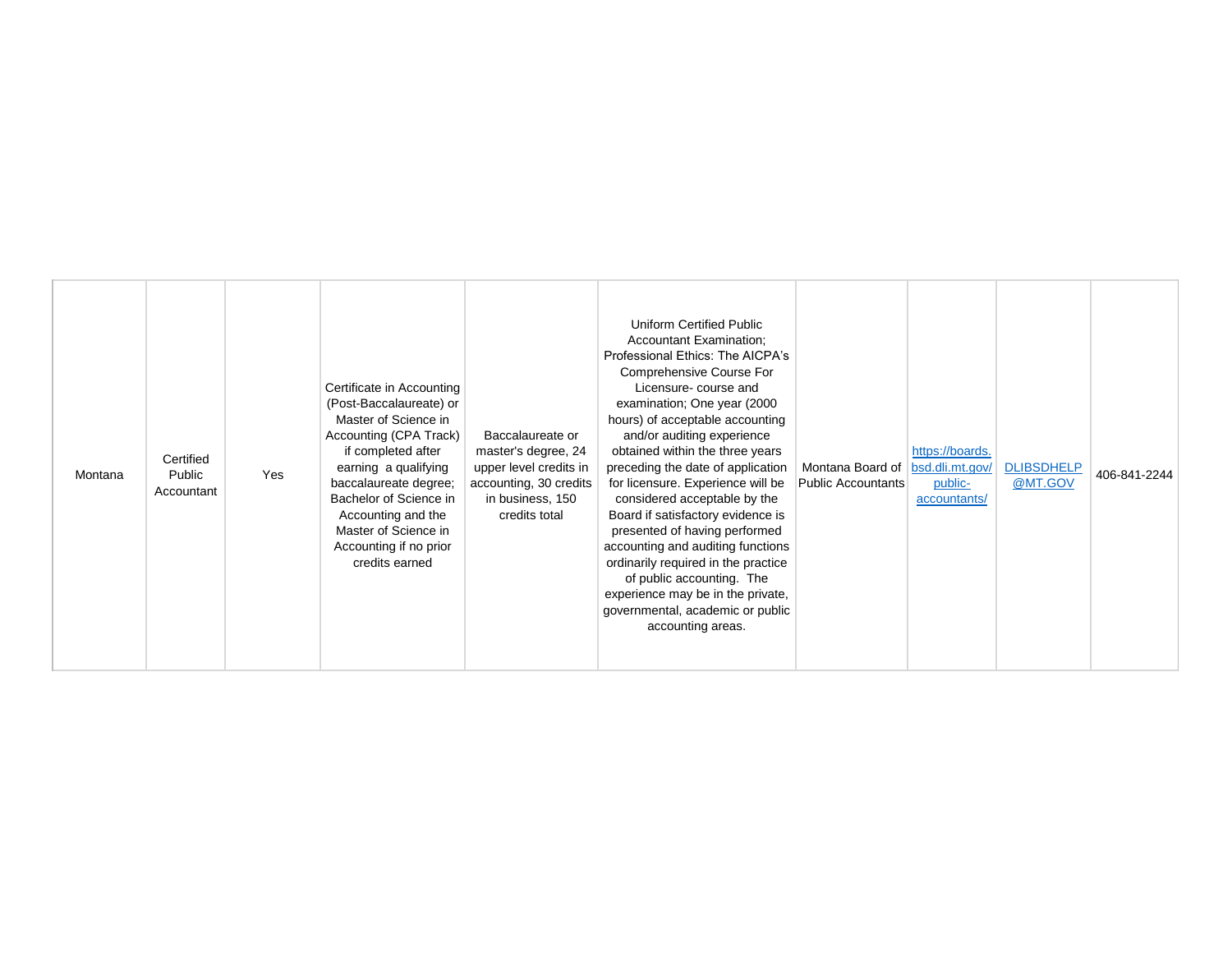| Certificate in Accounting<br>(Post-Baccalaureate) or<br>Master of Science in<br>Accounting (CPA Track)<br>Baccalaureate or<br>master's degree, 30<br>if completed after<br>Certified<br>earning a qualifying<br>upper level credits in<br>Public<br>Yes<br>Nebraska<br>baccalaureate degree;<br>accounting, 30 credits<br>Accountant<br>Bachelor of Science in<br>in business, 150<br>Accounting and the<br>credits total<br>Master of Science in<br>Accounting if no prior<br>credits earned | <b>Uniform Certified Public</b><br><b>Accountant Examination:</b><br>Professional Ethics: The AICPA's<br>Comprehensive Course For<br>Licensure- course and<br>examination; Nebraska State<br>Board of Public Accountancy<br><b>Ethics Examination; Experience</b><br>earned in a Public Accounting firm<br>must show 4,000 hours earned in<br>at least 2 years. Experience<br>earned at the Nebraska<br>Department of Revenue and/or the<br>Nebraska Auditor of Public<br>Accounts must show 4,000 hours<br>earned in at least 2 years. Please<br>Nebraska State<br>note that all applications submitted<br>Board of Public<br>with Department of Revenue or<br>Accountancy<br><b>Auditor of Public Accounts</b><br>experience are reviewed by the<br>Licensing Committee which may<br>extend processing time.<br>Applicants who have earned their<br>experience in private industry,<br>government or academia must<br>show 6,000 hours earned in at<br>least 3 years. Please note that all<br>applications submitted with<br>Business, Government and<br>Academia experience are<br>reviewed by the Licensing<br>Committee which may extend<br>processing time. | https://nbpa.ne<br>braska.gov/ | 402-471-3595 |
|-----------------------------------------------------------------------------------------------------------------------------------------------------------------------------------------------------------------------------------------------------------------------------------------------------------------------------------------------------------------------------------------------------------------------------------------------------------------------------------------------|-------------------------------------------------------------------------------------------------------------------------------------------------------------------------------------------------------------------------------------------------------------------------------------------------------------------------------------------------------------------------------------------------------------------------------------------------------------------------------------------------------------------------------------------------------------------------------------------------------------------------------------------------------------------------------------------------------------------------------------------------------------------------------------------------------------------------------------------------------------------------------------------------------------------------------------------------------------------------------------------------------------------------------------------------------------------------------------------------------------------------------------------------------------------|--------------------------------|--------------|
|-----------------------------------------------------------------------------------------------------------------------------------------------------------------------------------------------------------------------------------------------------------------------------------------------------------------------------------------------------------------------------------------------------------------------------------------------------------------------------------------------|-------------------------------------------------------------------------------------------------------------------------------------------------------------------------------------------------------------------------------------------------------------------------------------------------------------------------------------------------------------------------------------------------------------------------------------------------------------------------------------------------------------------------------------------------------------------------------------------------------------------------------------------------------------------------------------------------------------------------------------------------------------------------------------------------------------------------------------------------------------------------------------------------------------------------------------------------------------------------------------------------------------------------------------------------------------------------------------------------------------------------------------------------------------------|--------------------------------|--------------|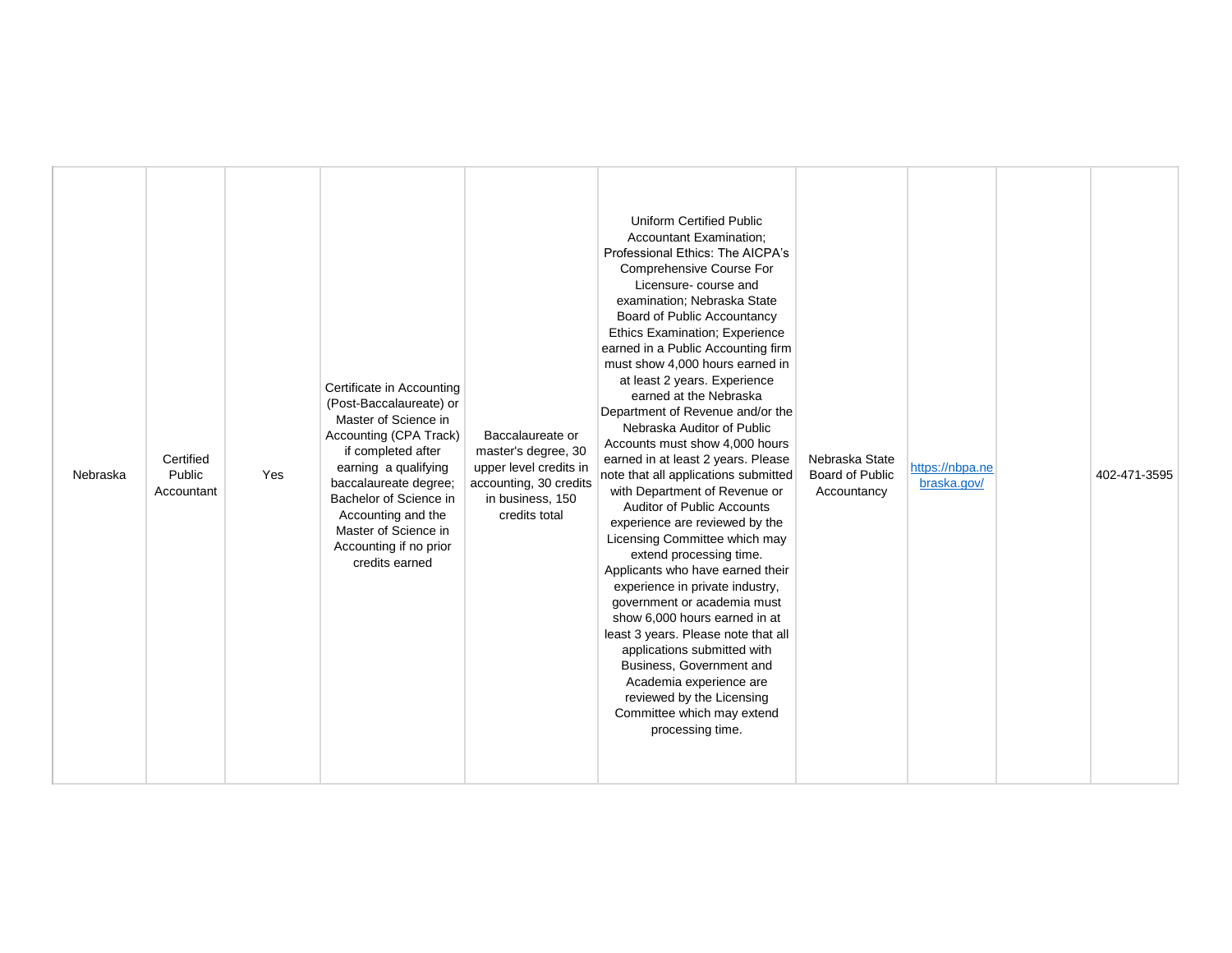| Nevada        | Certified<br>Public<br>Accountant | Yes | Certificate in Accounting<br>(Post-Baccalaureate) or<br>Master of Science in<br>Accounting (CPA Track)<br>if completed after<br>earning a qualifying<br>baccalaureate degree;<br>Bachelor of Science in<br>Accounting and the<br>Master of Science in<br>Accounting if no prior<br>credits earned | Baccalaureate or<br>master's degree, 30<br>upper level credits in<br>accounting, 24 credits<br>in business, 3 credits<br>in business law, 150<br>credits total | Uniform Certified Public<br><b>Accountant Examination:</b><br>Professional Ethics: The AICPA's<br>Comprehensive Course For<br>Licensure-course and<br>examination; 2 Years of full-time<br>employment performing any<br>combination of the approved tasks<br>in a partnership, corporation, LLC<br>or sole proprietorship engaged in<br>the practice of public accounting;<br>OR 4 years of full-time<br>employment performing any<br>combination of the approved tasks<br>in a governmental or other industry<br>position that is substantially<br>equivalent to a position in the<br>practice of public accounting; OR<br>Any combination of public<br>accounting or<br>governmental/industry. | Nevada State<br>Board of<br>Accountancy  | https://www.nv<br>accountancy.c<br>om/            | cpa@nvaccoun<br>tancy.com   | 775-786-0231 |
|---------------|-----------------------------------|-----|---------------------------------------------------------------------------------------------------------------------------------------------------------------------------------------------------------------------------------------------------------------------------------------------------|----------------------------------------------------------------------------------------------------------------------------------------------------------------|--------------------------------------------------------------------------------------------------------------------------------------------------------------------------------------------------------------------------------------------------------------------------------------------------------------------------------------------------------------------------------------------------------------------------------------------------------------------------------------------------------------------------------------------------------------------------------------------------------------------------------------------------------------------------------------------------|------------------------------------------|---------------------------------------------------|-----------------------------|--------------|
| New Hampshire | Certified<br>Public<br>Accountant | Yes | Certificate in Accounting<br>(Post-Baccalaureate) or<br>Master of Science in<br>Accounting (CPA Track)<br>if completed after<br>earning a qualifying<br>baccalaureate degree;<br>Bachelor of Science in<br>Accounting and the<br>Master of Science in<br>Accounting if no prior<br>credits earned | Baccalaureate or<br>master's degree, 30<br>upper level credits in<br>accounting, 24 credits<br>in business, 150<br>credits total                               | <b>Uniform Certified Public</b><br>Accountant Examination; A<br>minimum of one year experience.<br>Experience gained in the areas of<br>public accounting, industry and/or<br>government are considered<br>acceptable experience. Full time<br>experience – each year must be at<br>least 1,500 hours in accounting<br>and/or audit skills. Non full-time<br>experience - each year must be<br>2,080 hours with 1,500 hours in<br>accounting and/or audit skills.<br>Only experience gained within six<br>years immediately preceding the<br>date application is received is<br>acceptable for two year<br>requirement and five years for one<br>year requirement.                               | New Hampshire<br>Board of<br>Accountancy | https://www.op<br>Ic.nh.gov/boar<br>d-accountancy | Accountancy@<br>oplc.nh.gov | 603-271-2152 |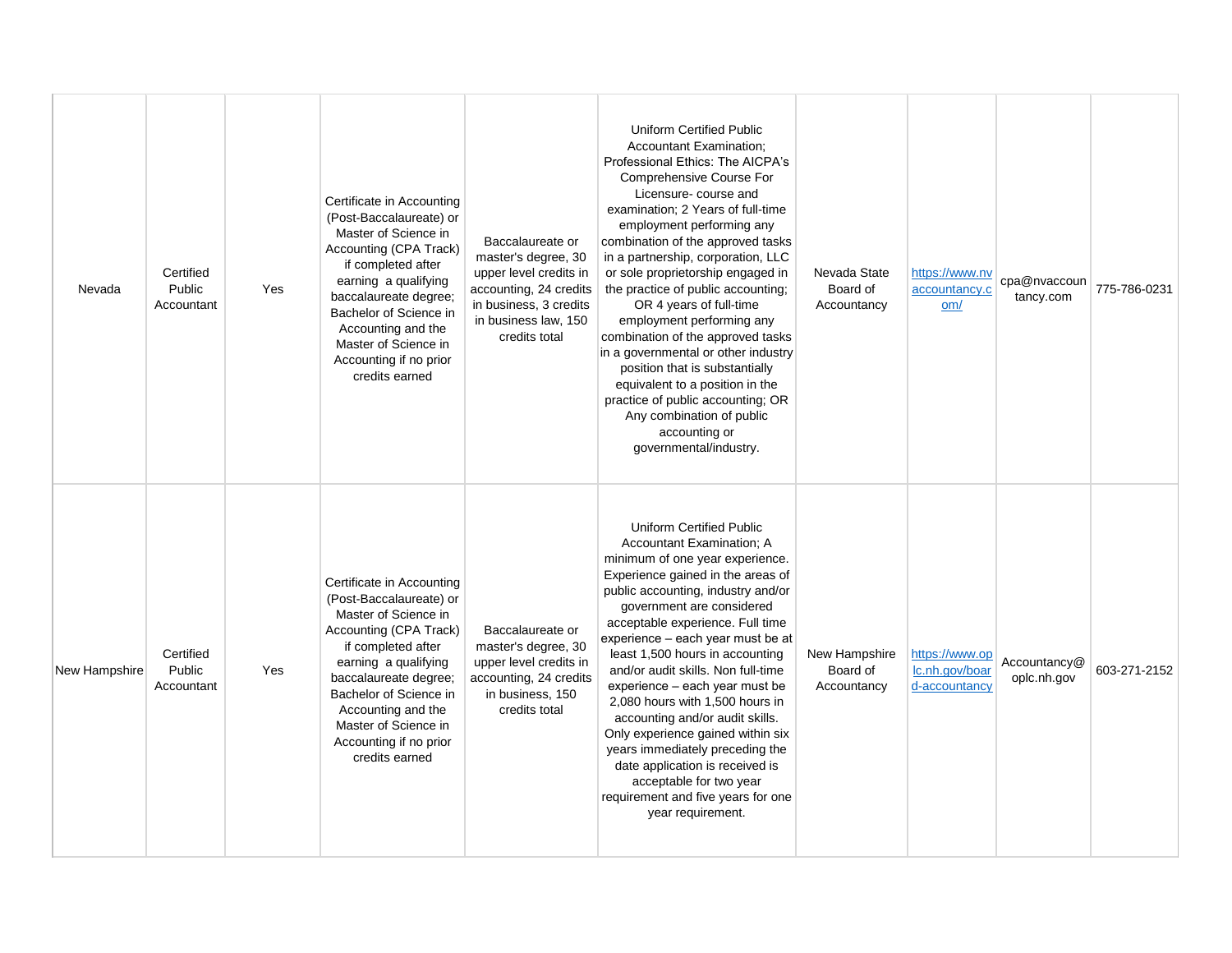| New Jersey        | Certified<br>Public<br>Accountant | Yes | Certificate in Accounting<br>(Post-Baccalaureate) or<br>Master of Science in<br>Accounting (CPA Track)<br>if completed after<br>earning a qualifying<br>baccalaureate degree;<br>Bachelor of Science in<br>Accounting and the<br>Master of Science in<br>Accounting if no prior<br>credits earned | Baccalaureate or<br>master's degree, 24<br>credits in accounting,<br>24 credits in business.<br>150 credits total | <b>Uniform Certified Public</b><br>Accountant Examination; One year<br>of experience providing any type of<br>service or advice involving the use<br>of accounting, attest, compilation,<br>management advisory, financial<br>advisory, tax, or consulting skills,<br>all of which was verified by a<br>licensee, and meeting the<br>requirements prescribed by the<br>board pursuant to promulgated<br>regulations. The experience<br>required pursuant to this section is<br>acceptable if it was gained through<br>employment in government,<br>industry, academia, or public<br>practice. | New Jersey State<br>Board of<br>Accountancy | https://www.nic<br>.gov/acc/Page<br>s/applications.<br>aspx    | onsumeraffairs accountancy@<br>dca.lps.state.nj<br>$S$ | 973-504-6380 |
|-------------------|-----------------------------------|-----|---------------------------------------------------------------------------------------------------------------------------------------------------------------------------------------------------------------------------------------------------------------------------------------------------|-------------------------------------------------------------------------------------------------------------------|-----------------------------------------------------------------------------------------------------------------------------------------------------------------------------------------------------------------------------------------------------------------------------------------------------------------------------------------------------------------------------------------------------------------------------------------------------------------------------------------------------------------------------------------------------------------------------------------------|---------------------------------------------|----------------------------------------------------------------|--------------------------------------------------------|--------------|
| <b>New Mexico</b> | Certified<br>Public<br>Accountant | Yes | Certificate in Accounting<br>(Post-Baccalaureate) or<br>Master of Science in<br>Accounting (CPA Track)<br>if completed after<br>earning a qualifying<br>baccalaureate degree;<br>Bachelor of Science in<br>Accounting and the<br>Master of Science in<br>Accounting if no prior<br>credits earned | Baccalaureate or<br>master's degree, 30<br>credits in accounting,<br>150 credits total                            | <b>Uniform Certified Public</b><br><b>Accountant Examination:</b><br>Professional Ethics: The AICPA's<br>Comprehensive Course For<br>Licensure-course and<br>examination; At least one year of<br>experience providing service or<br>advice involving the use of<br>accounting, attest, management<br>advisory, financial advisory, tax, or<br>consulting skills is required. This<br>experience must be verified by a<br>certified public accountant<br>licensed in a U.S. jurisdiction<br>during the period of attestation.                                                                 | New Mexico Public<br>Accountancy<br>Board   | http://www.rld.<br>state.nm.us/bo<br>ards/Accounta<br>ncy.aspx | accountancy.bo<br>ard@state.nm.<br>$us$                | 505-222-9850 |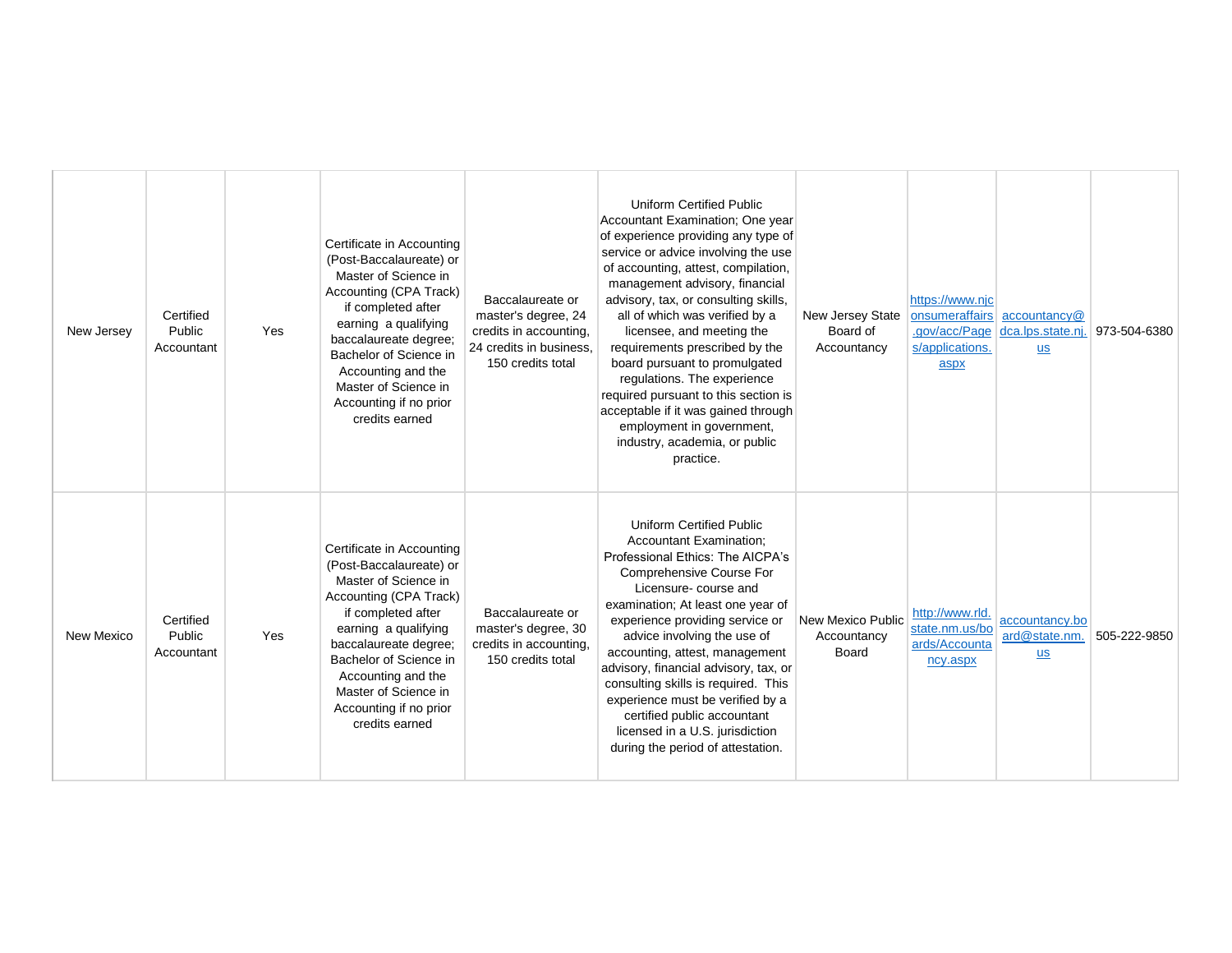| New York       | Certified<br>Public<br>Accountant | Yes | Certificate in Accounting<br>(Post-Baccalaureate) or<br>Master of Science in<br>Accounting (CPA Track)<br>if completed after<br>earning a qualifying<br>baccalaureate degree;<br>Bachelor of Science in<br>Accounting and the<br>Master of Science in<br>Accounting if no prior<br>credits earned | Baccalaureate or<br>master's degree, 33<br>credits in accounting.<br>36 credits in business,<br>150 credits total                                                              | Uniform Certified Public<br>Accountant Examination; One year<br>of full-time experience, or the part-<br>time equivalent in a public<br>accounting firm, government,<br>private industry or an educational<br>institution. The experience can be<br>in one of the following service<br>areas: accounting, attest,<br>compilation, management<br>advisory, financial advisory,<br>taxation, or consulting skills.                                                                                                                                                                                                                                                                                                                                                                                                                                                                                                                                                                                                                                  | <b>New York State</b><br><b>Board for Public</b><br>Accountancy | http://www.op.<br>nysed.gov/prof<br>/cpa/ | cpabd@nysed.<br>qov | 518-474-3817<br>ext. 160 |
|----------------|-----------------------------------|-----|---------------------------------------------------------------------------------------------------------------------------------------------------------------------------------------------------------------------------------------------------------------------------------------------------|--------------------------------------------------------------------------------------------------------------------------------------------------------------------------------|---------------------------------------------------------------------------------------------------------------------------------------------------------------------------------------------------------------------------------------------------------------------------------------------------------------------------------------------------------------------------------------------------------------------------------------------------------------------------------------------------------------------------------------------------------------------------------------------------------------------------------------------------------------------------------------------------------------------------------------------------------------------------------------------------------------------------------------------------------------------------------------------------------------------------------------------------------------------------------------------------------------------------------------------------|-----------------------------------------------------------------|-------------------------------------------|---------------------|--------------------------|
| North Carolina | Certified<br>Public<br>Accountant | Yes | Certificate in Accounting<br>(Post-Baccalaureate) or<br>Master of Science in<br>Accounting (CPA Track)<br>if completed after<br>earning a qualifying<br>baccalaureate degree;<br>Bachelor of Science in<br>Accounting and the<br>Master of Science in<br>Accounting if no prior<br>credits earned | Baccalaureate or<br>master's degree, 30<br>credits in accounting<br>(or 20 credits in<br>accounting at the<br>graduate level), 24<br>credits in business.<br>150 credits total | North Carolina law course;<br>Uniform Certified Public<br>Accountant Examination; One<br>year's experience in the field of<br>accounting under the direct<br>supervision of a certified public<br>accountant who currently holds a<br>valid license in any state or<br>territory of the United States or the<br>District of Columbia; or Four years<br>of experience teaching accounting<br>in a four-year college or university<br>accredited by one of the regional<br>accrediting associations or in a<br>college or university determined by<br>the Board to have standards<br>substantially equivalent to a<br>regionally accredited institution; or<br>Four years of experience in the<br>field of accounting; or Four years<br>of experience teaching college<br>transfer accounting courses at a<br>community college or technical<br>institute accredited by one of the<br>regional accrediting associations;<br>or Any combination of such<br>experience determined by the<br>Board to be substantially<br>equivalent to the foregoing. | North Carolina<br>State Board of<br><b>CPA Examiners</b>        | https://nccpab<br>oard.gov/               |                     | 919-733-4222             |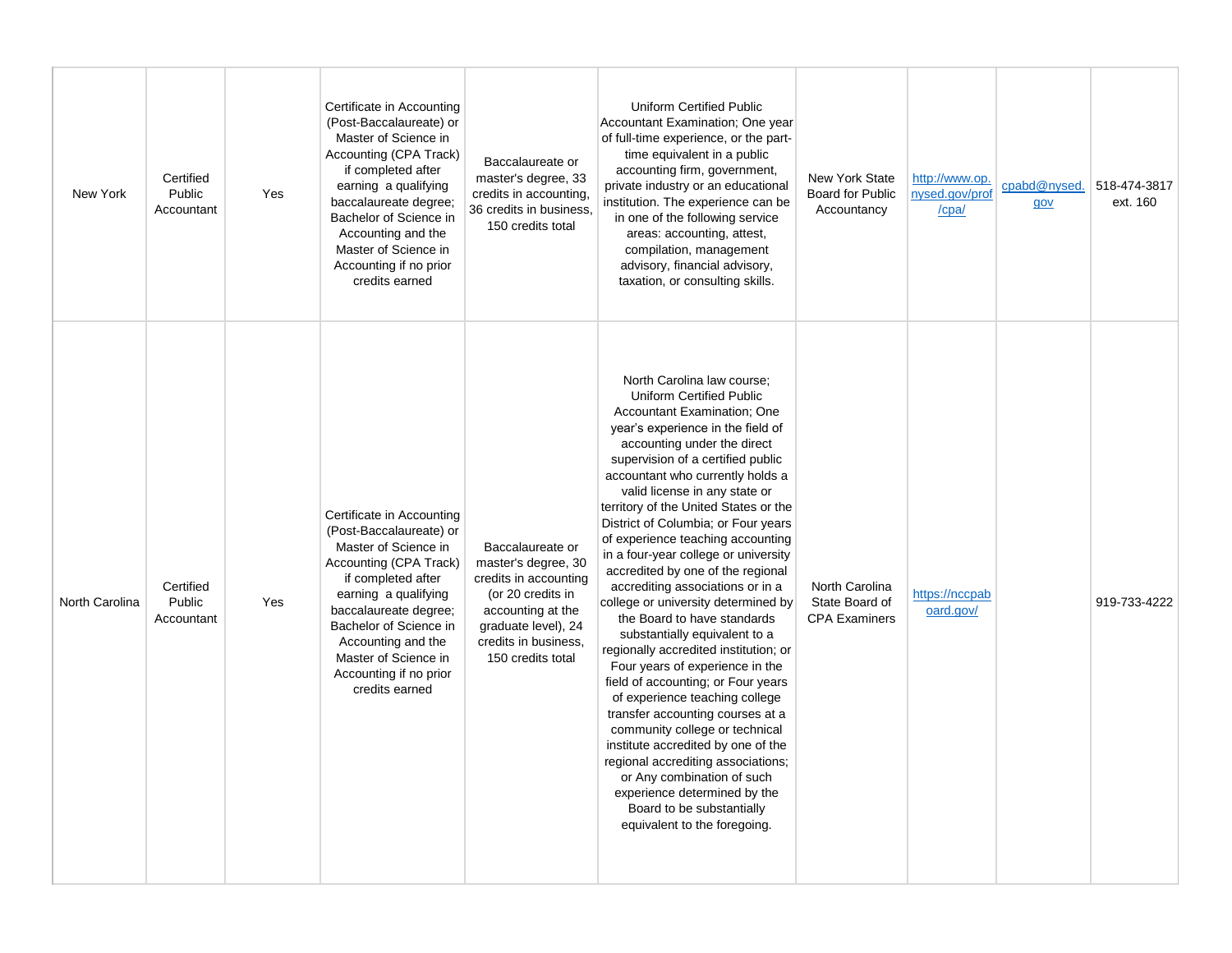| North Dakota | Certified<br>Public<br>Accountant | Yes | Certificate in Accounting<br>(Post-Baccalaureate) or<br>Master of Science in<br>Accounting (CPA Track)<br>if completed after<br>earning a qualifying<br>baccalaureate degree;<br>Bachelor of Science in<br>Accounting and the<br>Master of Science in<br>Accounting if no prior<br>credits earned | Baccalaureate or<br>master's degree, 24<br>credits in accounting,<br>24 credits in business,<br>150 credits total                                                              | Uniform Certified Public<br><b>Accountant Examination:</b><br>Professional Ethics: The AICPA's<br>Comprehensive Course For<br>Licensure-course and<br>examination; Two thousand hours<br>gained within four or fewer<br>calendar years, and must be<br>verified to the satisfaction of the<br>Board. The majority of the<br>experience must consist of<br>providing some service or advice<br>involving the use of accounting,<br>attest, management advisory,<br>financial advisory, tax, or<br>consulting skills. | North Dakota State<br>Board of<br>Accountancy | https://www.nd<br>sba.nd.gov/   | 800-532-5904 |
|--------------|-----------------------------------|-----|---------------------------------------------------------------------------------------------------------------------------------------------------------------------------------------------------------------------------------------------------------------------------------------------------|--------------------------------------------------------------------------------------------------------------------------------------------------------------------------------|---------------------------------------------------------------------------------------------------------------------------------------------------------------------------------------------------------------------------------------------------------------------------------------------------------------------------------------------------------------------------------------------------------------------------------------------------------------------------------------------------------------------|-----------------------------------------------|---------------------------------|--------------|
| Ohio         | Certified<br>Public<br>Accountant | Yes | Certificate in Accounting<br>(Post-Baccalaureate) or<br>Master of Science in<br>Accounting (CPA Track)<br>if completed after<br>earning a qualifying<br>baccalaureate degree;<br>Bachelor of Science in<br>Accounting and the<br>Master of Science in<br>Accounting if no prior<br>credits earned | Baccalaureate or<br>master's degree, 30<br>credits in accounting<br>(or 18 credits in<br>accounting at the<br>graduate level), 24<br>credits in business,<br>150 credits total | Professional standards and<br>responsibilities course; Uniform<br><b>Certified Public Accountant</b><br>Examination; One year full-time<br>equivalent experience.                                                                                                                                                                                                                                                                                                                                                   | Accountancy<br>Board of Ohio                  | https://www.ac<br>c.ohio.gov/   | 614-466-4135 |
| Oklahoma     | Certified<br>Public<br>Accountant | Yes | Certificate in Accounting<br>(Post-Baccalaureate) or<br>Master of Science in<br>Accounting (CPA Track)<br>if completed after<br>earning a qualifying<br>baccalaureate degree;<br>Bachelor of Science in<br>Accounting and the<br>Master of Science in<br>Accounting if no prior<br>credits earned | Baccalaureate or<br>master's degree, 30<br>upper level credits in<br>accounting, 9 upper<br>level credits in<br>business, 76 upper<br>level credits, 150<br>credits total      | <b>Uniform Certified Public</b><br><b>Accountant Examination:</b><br>Professional Ethics: The AICPA's<br>Comprehensive Course For<br>Licensure-course and<br>examination; One (1) year of<br>experience providing a type of<br>service or advice involving the use<br>of accounting, attest, compilation,<br>management advisory, financial<br>advisory, tax or consulting skills,<br>and be satisfied through work<br>experience in government,<br>industry, academia or public<br>practice                        | Oklahoma<br>Accountancy<br>Board              | https://www.ok<br>.gov/oab_web/ | 405-521-2397 |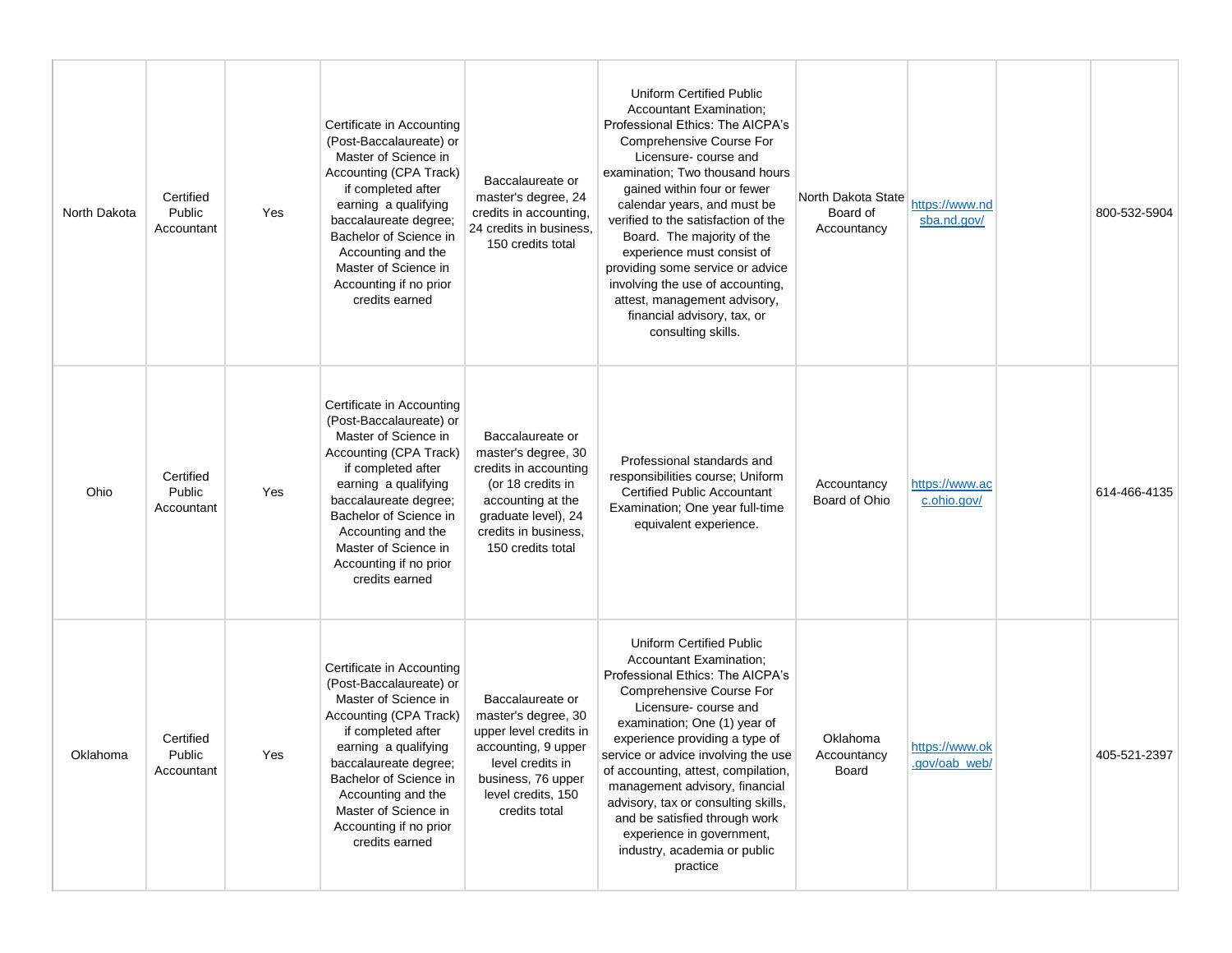| Oregon       | Certified<br>Public<br>Accountant | Yes | Certificate in Accounting<br>(Post-Baccalaureate) or<br>Master of Science in<br>Accounting (CPA Track)<br>if completed after<br>earning a qualifying<br>baccalaureate degree;<br>Bachelor of Science in<br>Accounting and the<br>Master of Science in<br>Accounting if no prior<br>credits earned | Baccalaureate or<br>master's degree, 24<br>upper level credits in<br>accounting, 24 credits<br>in business, 150<br>credits total | <b>Uniform Certified Public</b><br><b>Accountant Examination;</b><br>Professional Ethics: The AICPA's<br><b>Comprehensive Course For</b><br>Licensure-course and<br>examination; 12 months full-time<br>employment or a total of 2,000<br>hours of equivalent part-time<br>experience obtained over a period<br>of 12 or more months.                                                                                                                                                                                                                                                               | Oregon Board of<br>Accountancy                | https://www.or<br>/Pages/Home.<br>aspx                                                                                                 | egon.gov/BOA boa.info@orego<br>n.gov | 503-378-4181 |
|--------------|-----------------------------------|-----|---------------------------------------------------------------------------------------------------------------------------------------------------------------------------------------------------------------------------------------------------------------------------------------------------|----------------------------------------------------------------------------------------------------------------------------------|-----------------------------------------------------------------------------------------------------------------------------------------------------------------------------------------------------------------------------------------------------------------------------------------------------------------------------------------------------------------------------------------------------------------------------------------------------------------------------------------------------------------------------------------------------------------------------------------------------|-----------------------------------------------|----------------------------------------------------------------------------------------------------------------------------------------|--------------------------------------|--------------|
| Pennsylvania | Certified<br>Public<br>Accountant | Yes | Certificate in Accounting<br>(Post-Baccalaureate) or<br>Master of Science in<br>Accounting (CPA Track)<br>if completed after<br>earning a qualifying<br>baccalaureate degree;<br>Bachelor of Science in<br>Accounting and the<br>Master of Science in<br>Accounting if no prior<br>credits earned | Baccalaureate or<br>master's degree, 36<br>credits in accounting,<br>150 credits total                                           | <b>Uniform Certified Public</b><br>Accountant Examination; 1,600<br>hours of qualifying experience<br>during the 60-month period<br>immediately preceding the date of<br>application that included providing<br>any type of service or advice<br>involving the use of accounting,<br>attest, compilation, management<br>advisory, financial advisory, tax or<br>consulting skills which were<br>gained through employment in<br>government, industry, academia or<br>public practice. The 1,600 hours of<br>qualifying experience shall be<br>acquired over a period of not less<br>than 12 months. | Pennsylvania<br>State Board of<br>Accountancy | https://www.do<br>s.pa.gov/Profe<br>ssionalLicensi<br>ng/BoardsCom<br>missions/Acco<br>untancy/Pages<br>/default.aspx#.<br>VOTI5i6QfT8 |                                      | 717-783-1404 |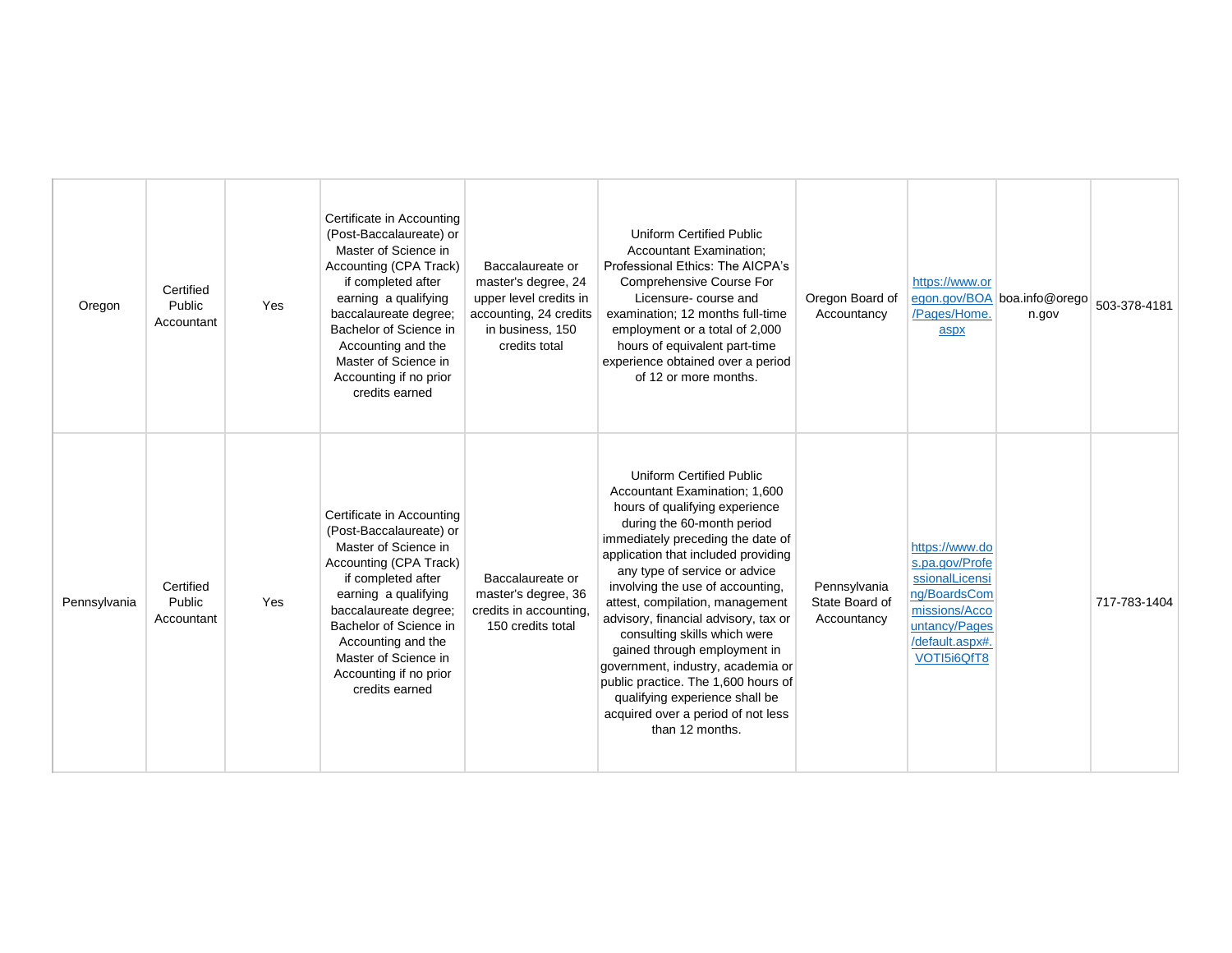| Puerto Rico  | Certified<br>Public<br>Accountant | Yes | Certificate in Accounting<br>(Post-Baccalaureate) or<br>Master of Science in<br>Accounting (CPA Track)<br>if completed after<br>earning a qualifying<br>baccalaureate degree;<br>Bachelor of Science in<br>Accounting and the<br>Master of Science in<br>Accounting if no prior<br>credits earned | Baccalaureate or<br>master's degree, 32<br>credits in accounting,<br>32 credits in business,<br>150 credits total                                                                           | <b>Uniform Certified Public</b><br>Accountant Examination; One (1)<br>year of full-time experience in the<br>areas of public accounting,<br>industry/private practice, or<br>academia: Must include a<br>minimum of 1,820 qualifying<br>hours, Must be under the direct<br>supervision of an active CPA in<br>good standing, A minimum of<br>three (3) years part-time<br>experience is acceptable.                                                                                                                                         | Puerto Rico Board<br>of Accountancy     | https://www.es<br>tado.pr.gov/en/<br>authorized-<br>public-<br>accountants/ | 629-203-1992 |
|--------------|-----------------------------------|-----|---------------------------------------------------------------------------------------------------------------------------------------------------------------------------------------------------------------------------------------------------------------------------------------------------|---------------------------------------------------------------------------------------------------------------------------------------------------------------------------------------------|---------------------------------------------------------------------------------------------------------------------------------------------------------------------------------------------------------------------------------------------------------------------------------------------------------------------------------------------------------------------------------------------------------------------------------------------------------------------------------------------------------------------------------------------|-----------------------------------------|-----------------------------------------------------------------------------|--------------|
| Rhode Island | Certified<br>Public<br>Accountant | Yes | Certificate in Accounting<br>(Post-Baccalaureate) or<br>Master of Science in<br>Accounting (CPA Track)<br>if completed after<br>earning a qualifying<br>baccalaureate degree;<br>Bachelor of Science in<br>Accounting and the<br>Master of Science in<br>Accounting if no prior<br>credits earned | Baccalaureate or<br>master's degree, 24<br>credits in accounting,<br>24 credits in business<br>(including 3 credits in<br>business law and 3<br>credits in economics),<br>150 credits total | <b>Uniform Certified Public</b><br><b>Accountant Examination:</b><br>Professional Ethics: The AICPA's<br>Comprehensive Course For<br>Licensure-course and<br>examination; One (1) year<br>(minimum of one thousand eight<br>hundred twenty (1,820) hours)<br>providing any type of service or<br>advice involving the use of<br>accounting, attest, management<br>advisory, financial advisory, tax or<br>consulting skills all of which was<br>verified and supervised by a<br>licensee, meeting the<br>requirements of these regulations. | Rhode Island<br>Board of<br>Accountancy | https://dbr.ri.go<br>v/divisions/acc<br>ountancy/                           | 401-462-9550 |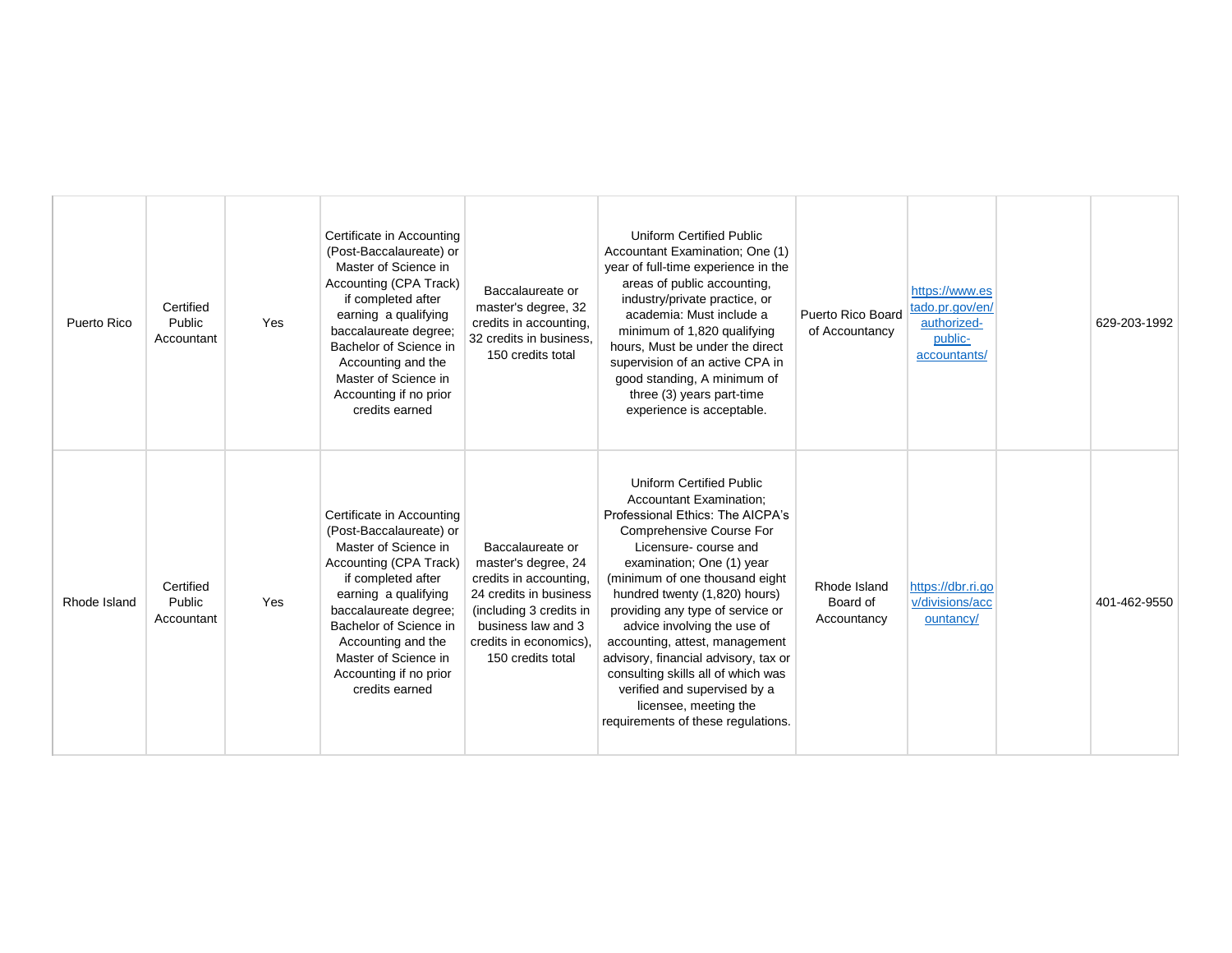| South Carolina | Certified<br>Public<br>Accountant        | Yes | Certificate in Accounting<br>(Post-Baccalaureate) or<br>Master of Science in<br>Accounting (CPA Track)<br>if completed after<br>earning a qualifying<br>baccalaureate degree;<br>Bachelor of Science in<br>Accounting and the<br>Master of Science in<br>Accounting if no prior<br>credits earned | Baccalaureate or<br>master's degree, 36<br>credits in accounting<br>(24 upper level), 24<br>credits in business.<br>150 credits total | Uniform Certified Public<br><b>Accountant Examination:</b><br>Professional Ethics: The AICPA's<br>Comprehensive Course For<br>Licensure- course and<br>examination; At least one year of<br>accounting experience satisfactory<br>to the board in public,<br>governmental, or private<br>employment under the direct<br>supervision and review of a<br>certified public accountant or<br>public accountant licensed to<br>practice accounting in some state<br>or territory of the United States or<br>the District of Columbia; or at least<br>five years' experience teaching<br>accounting in a college or<br>university recognized by the<br>board. | South Carolina<br>Board of<br>Accountancy | https://llr.sc.go<br>v/acct/    | Contact.Accoun<br>tancy@llr.sc.go<br>V                  | 803-896-4770 |
|----------------|------------------------------------------|-----|---------------------------------------------------------------------------------------------------------------------------------------------------------------------------------------------------------------------------------------------------------------------------------------------------|---------------------------------------------------------------------------------------------------------------------------------------|---------------------------------------------------------------------------------------------------------------------------------------------------------------------------------------------------------------------------------------------------------------------------------------------------------------------------------------------------------------------------------------------------------------------------------------------------------------------------------------------------------------------------------------------------------------------------------------------------------------------------------------------------------|-------------------------------------------|---------------------------------|---------------------------------------------------------|--------------|
| South Dakota   | Certified<br><b>Public</b><br>Accountant | Yes | Certificate in Accounting<br>(Post-Baccalaureate) or<br>Master of Science in<br>Accounting (CPA Track)<br>if completed after<br>earning a qualifying<br>baccalaureate degree;<br>Bachelor of Science in<br>Accounting and the<br>Master of Science in<br>Accounting if no prior<br>credits earned | Baccalaureate or<br>master's degree,<br>accounting major or<br>equivalent, 150 credits<br>total                                       | Uniform Certified Public<br><b>Accountant Examination:</b><br>Professional Ethics: The AICPA's<br>Comprehensive Course For<br>Licensure-course and<br>examination; 2,000 hours of<br>accounting experience. The<br>experience must be completed in<br>no less than one year and no more<br>than three years. To perform attest<br>functions, the experience<br>requirement is 375 hours in<br>compilations, audits or reviews in<br>any combination.                                                                                                                                                                                                    | South Dakota<br>Board of<br>Accountancy   | ov/accountanc<br>y/default.aspx | https://dlr.sd.g sdbdacct.sdbd<br>@midconetwor<br>k.com | 605-367-5770 |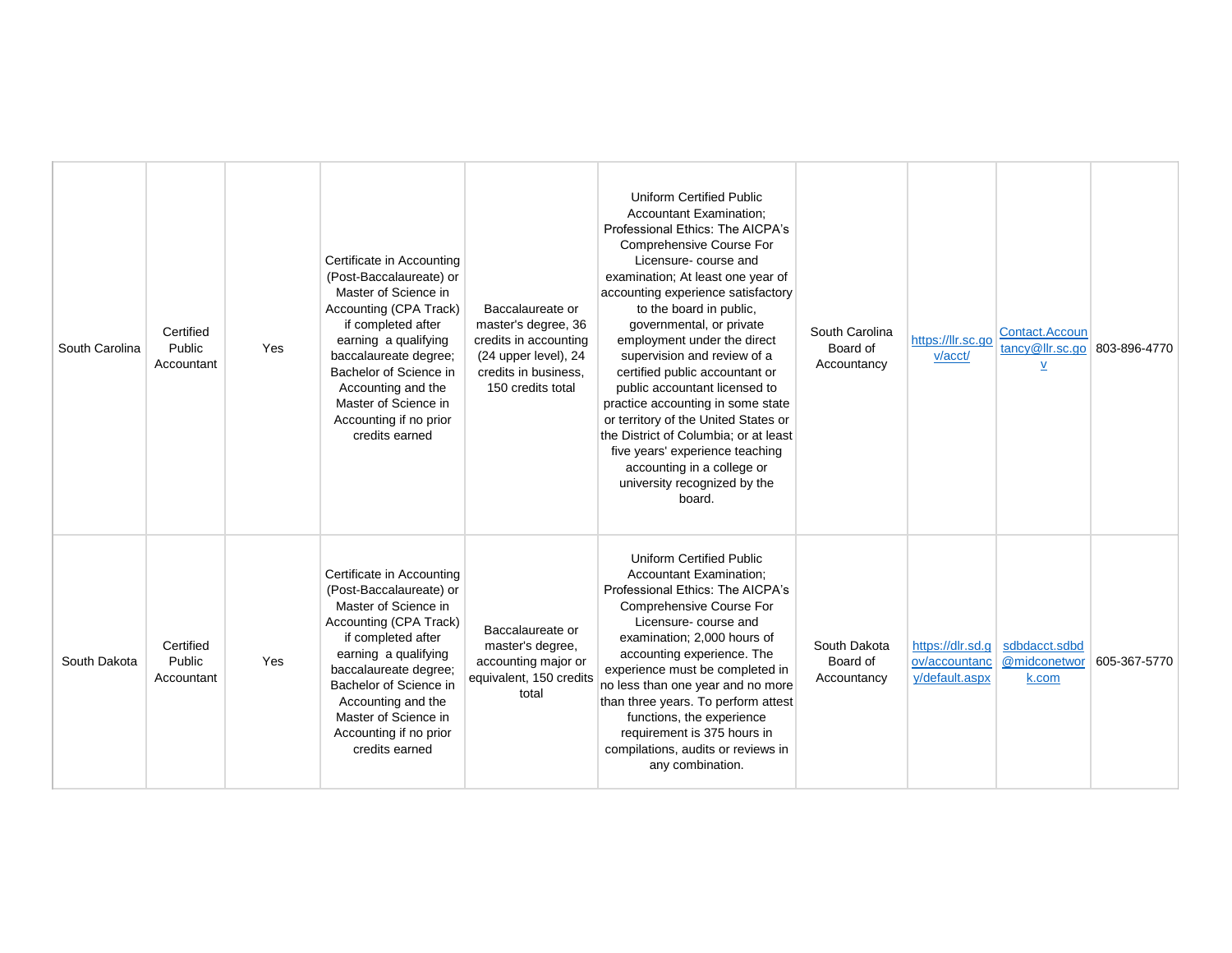| Tennessee | Certified<br>Public<br>Accountant | Yes       | Certificate in Accounting<br>(Post-Baccalaureate) or<br>Master of Science in<br>Accounting (CPA Track)<br>if completed after<br>earning a qualifying<br>baccalaureate degree;<br>Bachelor of Science in<br>Accounting and the<br>Master of Science in<br>Accounting if no prior | Baccalaureate or<br>master's degree, 30<br>credits in accounting<br>(24 upper level), 24<br>credits in business.<br>150 credits total                                         | <b>Uniform Certified Public</b><br><b>Accountant Examination:</b><br>Professional Ethics: The AICPA's<br>Comprehensive Course For<br>Licensure-course and<br>examination; No fewer than 2000<br>hours of experience (earned in no<br>less than one year or more than<br>three years). Experience must be<br>earned within the ten (10) years<br>immediately preceding the<br>application for certification.<br>Experience may consist of<br>providing any type of services or<br>advice using accounting, attest,<br>management advisory, financial | <b>Tennessee State</b><br>Board of<br>Accountancy    | https://www.tn.<br>/regboards/acc<br>ountancy.html | ard@tn.gov                              | 615-741-2550 |
|-----------|-----------------------------------|-----------|---------------------------------------------------------------------------------------------------------------------------------------------------------------------------------------------------------------------------------------------------------------------------------|-------------------------------------------------------------------------------------------------------------------------------------------------------------------------------|-----------------------------------------------------------------------------------------------------------------------------------------------------------------------------------------------------------------------------------------------------------------------------------------------------------------------------------------------------------------------------------------------------------------------------------------------------------------------------------------------------------------------------------------------------|------------------------------------------------------|----------------------------------------------------|-----------------------------------------|--------------|
|           |                                   |           | credits earned                                                                                                                                                                                                                                                                  |                                                                                                                                                                               | advisory, tax or consulting skills.<br>Acceptable experience shall<br>include employment in industry,<br>government, academia or public<br>practice.                                                                                                                                                                                                                                                                                                                                                                                                |                                                      |                                                    | gov/commerce accountancy.bo             |              |
| Texas     | Certified<br>Public<br>Accountant | <b>No</b> | None                                                                                                                                                                                                                                                                            | Baccalaureate or<br>master's degree, 30<br>upper level credits in<br>accounting, 24 credits<br>in business (including<br>or business<br>communications), 150<br>credits total | <b>Uniform Certified Public</b><br>Accountant Examination; Texas<br><b>Rules of Professional Conduct</b><br>Exam; One year of experience is<br>required and shall consist of 12<br>months of full-time employment or<br>2 credits in accounting part-time employment that extends<br>over a period of not less than one<br>year and not more than two years<br>and includes not fewer than 2,000<br>hours of performance of services.                                                                                                               | <b>Texas State Board</b><br>of Public<br>Accountancy | bpa.texas.gov/                                     | https://www.ts exam@tsbpa.te<br>xas.gov | 512-305-7800 |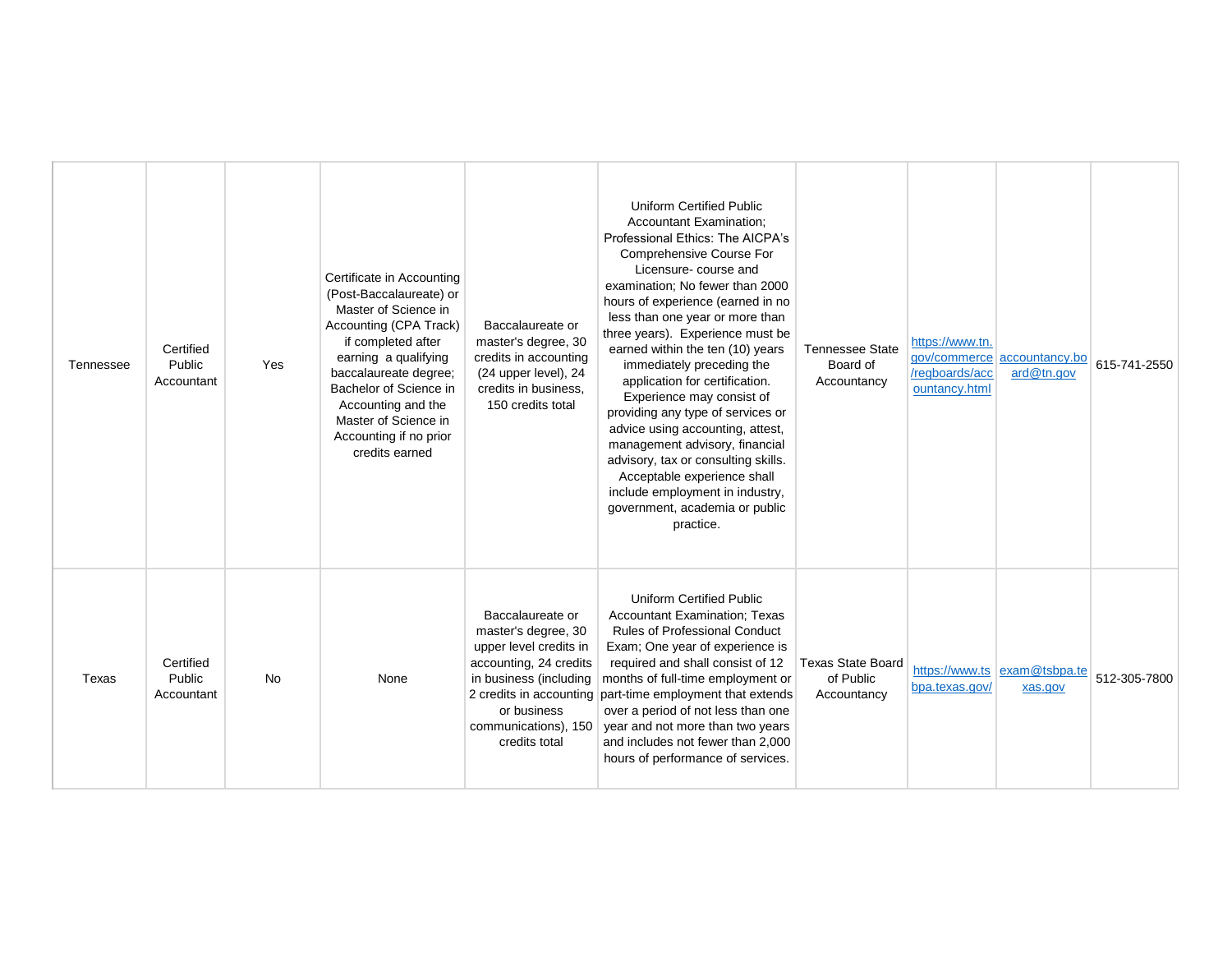| U.S. Virgin<br>Islands | Certified<br>Public<br>Accountant | Yes | Certificate in Accounting<br>(Post-Baccalaureate) or<br>Master of Science in<br>Accounting (CPA Track)<br>if completed after<br>earning a qualifying<br>baccalaureate degree;<br>Bachelor of Science in<br>Accounting and the<br>Master of Science in<br>Accounting if no prior<br>credits earned | Baccalaureate or<br>master's degree,<br>accounting<br>concentration or<br>equivalent, 150 credits<br>total                       | Uniform Certified Public<br>Accountant Examination; Local<br>CPA Examination; One year of<br>experience. This experience must<br>include providing any type of<br>service or advice involving the use<br>of accounting, attest, compilation,<br>management advisory, financial<br>advisory, tax or consulting skills all<br>of which were certified by a<br>licensee, meeting requirements<br>prescribed by the Board by rule.<br>This experience is acceptable if it<br>was gained through employment<br>in government, industry, academia<br>or public practice. | Virgin Islands<br>Board of Public<br>Accountancy            | https://dlca.vi.g<br>ov/boardcertifi<br>cations/steps/c<br>parequirement<br>S/ |             | 340-713-3522<br>or 340-714-<br>3522 |
|------------------------|-----------------------------------|-----|---------------------------------------------------------------------------------------------------------------------------------------------------------------------------------------------------------------------------------------------------------------------------------------------------|----------------------------------------------------------------------------------------------------------------------------------|--------------------------------------------------------------------------------------------------------------------------------------------------------------------------------------------------------------------------------------------------------------------------------------------------------------------------------------------------------------------------------------------------------------------------------------------------------------------------------------------------------------------------------------------------------------------|-------------------------------------------------------------|--------------------------------------------------------------------------------|-------------|-------------------------------------|
| Utah                   | Certified<br>Public<br>Accountant | Yes | Certificate in Accounting<br>(Post-Baccalaureate) or<br>Master of Science in<br>Accounting (CPA Track)<br>if completed after<br>earning a qualifying<br>baccalaureate degree;<br>Bachelor of Science in<br>Accounting and the<br>Master of Science in<br>Accounting if no prior<br>credits earned | Baccalaureate or<br>master's degree, 24<br>upper level credits in<br>accounting, 30 credits<br>in business, 150<br>credits total | <b>Uniform Certified Public</b><br><b>Accountant Examination: AICPA</b><br>Professional Ethics Examination;<br>Utah Laws and Rules Exam; 2,000<br>hours (one year) of accounting<br>experience, obtained under the<br>supervision of a licensed CPA.                                                                                                                                                                                                                                                                                                               | Utah Board of<br>Accountancy                                | https://dopl.uta<br>h.gov/cpa/                                                 | b6@utah.gov | 801-530-6628                        |
| Vermont                | Certified<br>Public<br>Accountant | Yes | Certificate in Accounting<br>(Post-Baccalaureate) or<br>Master of Science in<br>Accounting (CPA Track)<br>if completed after<br>earning a qualifying<br>baccalaureate degree;<br>Bachelor of Science in<br>Accounting and the<br>Master of Science in<br>Accounting if no prior<br>credits earned | Baccalaureate or<br>master's degree, 42<br>credits in accounting,<br>150 credits total                                           | Uniform Certified Public<br><b>Accountant Examination;</b><br>Professional Ethics: The AICPA's<br>Comprehensive Course For<br>Licensure-course and<br>examination; One year of<br>experience in public accounting,<br>meeting the requirements<br>prescribed by Board rule or other<br>experience or employment that the<br>Board in its discretion considers<br>substantially equivalent                                                                                                                                                                          | Vermont Board of   https://sos.ver<br>Public<br>Accountancy | mont.gov/acco<br>untancy/                                                      |             | 802-828-1505                        |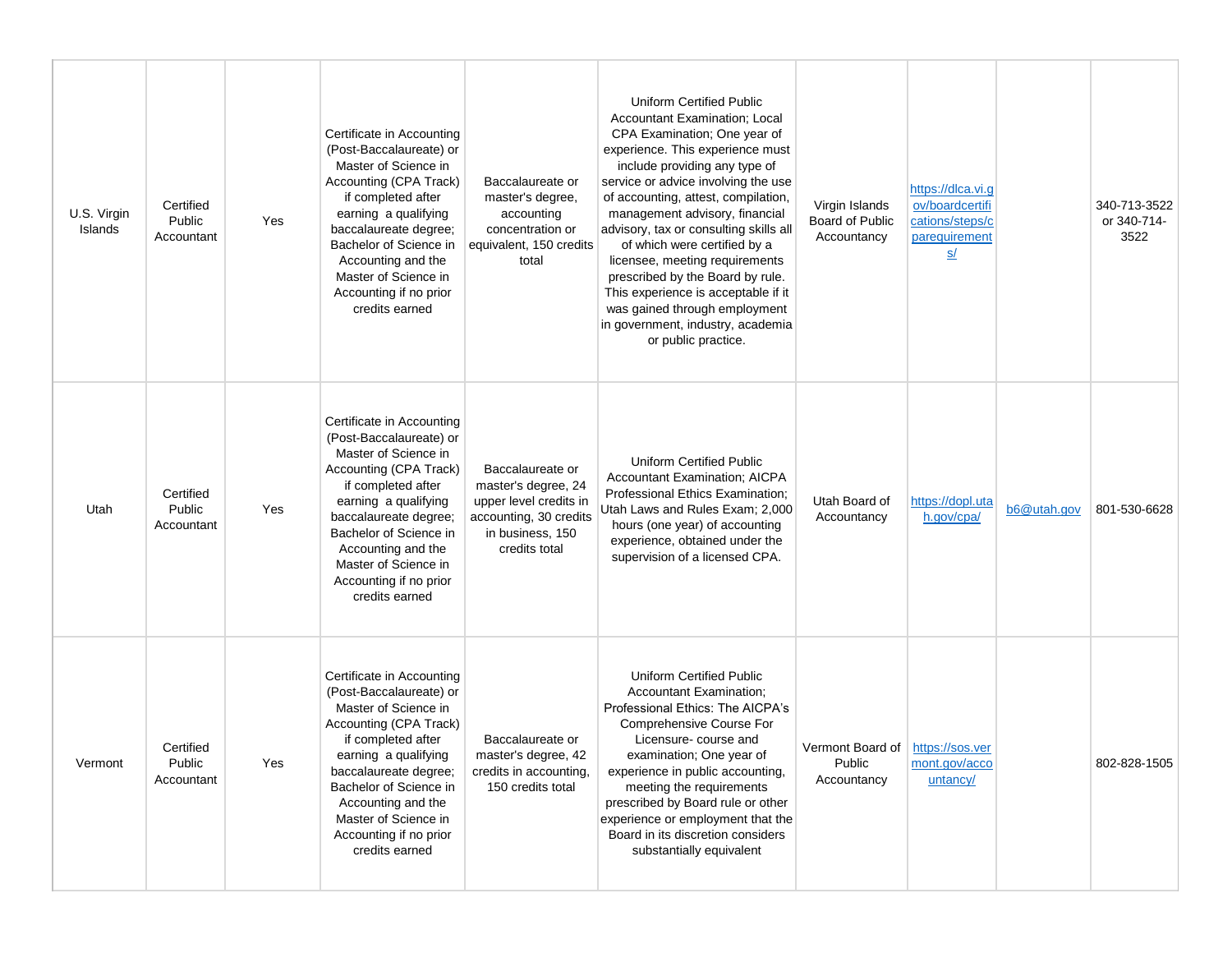| Virginia   | Certified<br>Public<br>Accountant | Yes | Certificate in Accounting<br>(Post-Baccalaureate) or<br>Master of Science in<br>Accounting (CPA Track)<br>if completed after<br>earning a qualifying<br>baccalaureate degree;<br>Bachelor of Science in<br>Accounting and the<br>Master of Science in<br>Accounting if no prior<br>credits earned | Baccalaureate or<br>master's degree,<br>accounting<br>concentration or<br>equivalent (some<br>graduate work<br>preferred), 150 credits<br>total | <b>Uniform Certified Public</b><br><b>Accountant Examination:</b><br>Professional Ethics: The AICPA's<br>Comprehensive Course For<br>Licensure-course and<br>examination; The experience<br>requirement includes being<br>employed in academia, a firm,<br>government, or industry involving<br>the substantial use of accounting,<br>financial, tax, or other skills that<br>are relevant, as determined by the<br>VBOA. The applicant must<br>complete at least 2,080 work<br>hours, or equivalent to one year of<br>full-time employment. Whether<br>other skills are relevant shall be<br>determined by the VBOA on a<br>case-by-case basis. Self-<br>employment does not meet the<br>definition of experience. | Virginia Board of<br>Accountancy                   | inia.gov/ | https://boa.virg boa@boa.virgin<br>ia.gov      | 804-367-8505 |
|------------|-----------------------------------|-----|---------------------------------------------------------------------------------------------------------------------------------------------------------------------------------------------------------------------------------------------------------------------------------------------------|-------------------------------------------------------------------------------------------------------------------------------------------------|---------------------------------------------------------------------------------------------------------------------------------------------------------------------------------------------------------------------------------------------------------------------------------------------------------------------------------------------------------------------------------------------------------------------------------------------------------------------------------------------------------------------------------------------------------------------------------------------------------------------------------------------------------------------------------------------------------------------|----------------------------------------------------|-----------|------------------------------------------------|--------------|
| Washington | Certified<br>Public<br>Accountant | Yes | Certificate in Accounting<br>(Post-Baccalaureate) or<br>Master of Science in<br>Accounting (CPA Track)<br>if completed after<br>earning a qualifying<br>baccalaureate degree;<br>Bachelor of Science in<br>Accounting and the<br>Master of Science in<br>Accounting if no prior<br>credits earned | Baccalaureate or<br>master's degree, 24<br>credits in accounting<br>(15 upper level), 24<br>credits in business.<br>150 credits total           | <b>Uniform Certified Public</b><br>Accountant Examination;<br>Professional Ethics: The AICPA's<br>Comprehensive Course For<br>Licensure-course and<br>examination; Minimum of 12-<br>months, consisting of at least<br>2,000 hours, through the use of<br>accounting, issuing reports on<br>financial statements, management<br>advisory, financial advisory, tax,<br>tax advisory or consulting skills.<br>The 2,000 hours are work hours;<br>the hours are not limited to billable<br>hours.                                                                                                                                                                                                                      | <b>Washington State</b><br>Board of<br>Accountancy | gov/      | https://acb.wa. customerservic<br>e@acb.wa.gov | 360-753-2586 |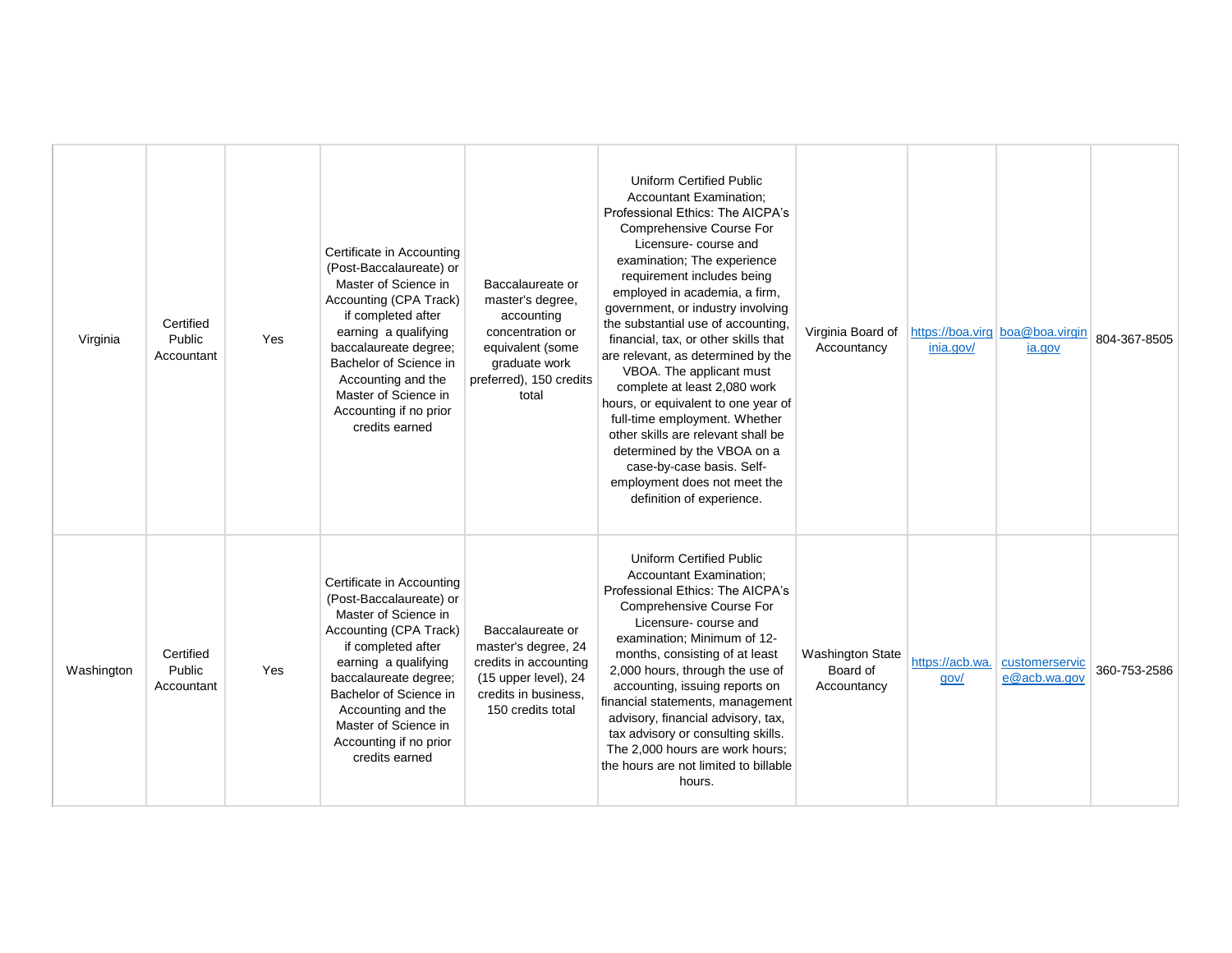| West Virginia | Certified<br>Public<br>Accountant | Yes | Certificate in Accounting<br>(Post-Baccalaureate) or<br>Master of Science in<br>Accounting (CPA Track)<br>if completed after<br>earning a qualifying<br>baccalaureate degree;<br>Bachelor of Science in<br>Accounting and the<br>Master of Science in<br>Accounting if no prior<br>credits earned | Baccalaureate or<br>master's degree, 30<br>upper level credits in<br>accounting, 27 credits<br>in business, 3 credits<br>in business law, 3<br>credits in ethics, 150<br>credits total                                                      | <b>Uniform Certified Public</b><br>Accountant Examination; One year<br>of public accounting experience in<br>the four-year period immediately<br>preceding his or her application.<br>Uniform CPA Examination;<br>Qualifying experience consists of<br>any type of service or advice<br>involving the use of accounting,<br>attestation, compilation,<br>management advisory, financial<br>advisory, tax or consulting skills. In<br>evaluating the experience of the<br>applicant, the Board shall consider<br>the complexity and diversity of the<br>work performed, as well as any<br>other factor the Board may<br>consider relevant. The experience<br>requirement may be satisfied by<br>employment in private practice,<br>government, industry, academia or<br>public practice. An applicant's<br>experience must be verified by a<br>licensee. | West Virginia<br>Board of<br>Accountancy                 | https://www.bo<br>a.wv.gov/                                                      | wyboa@wy.gov 304-558-3557 |              |
|---------------|-----------------------------------|-----|---------------------------------------------------------------------------------------------------------------------------------------------------------------------------------------------------------------------------------------------------------------------------------------------------|---------------------------------------------------------------------------------------------------------------------------------------------------------------------------------------------------------------------------------------------|---------------------------------------------------------------------------------------------------------------------------------------------------------------------------------------------------------------------------------------------------------------------------------------------------------------------------------------------------------------------------------------------------------------------------------------------------------------------------------------------------------------------------------------------------------------------------------------------------------------------------------------------------------------------------------------------------------------------------------------------------------------------------------------------------------------------------------------------------------|----------------------------------------------------------|----------------------------------------------------------------------------------|---------------------------|--------------|
| Wisconsin     | Certified<br>Public<br>Accountant | Yes | Certificate in Accounting<br>(Post-Baccalaureate) or<br>Master of Science in<br>Accounting (CPA Track)<br>if completed after<br>earning a qualifying<br>baccalaureate degree;<br>Bachelor of Science in<br>Accounting and the<br>Master of Science in<br>Accounting if no prior<br>credits earned | Baccalaureate or<br>master's degree, 24<br>credits in accounting<br>(or 15 credits in<br>accounting at the<br>graduate level), 24<br>credits in business (or<br>15 credits in<br>accounting at the<br>graduate level), 150<br>credits total | <b>Uniform Certified Public</b><br><b>Accountant Examination;</b><br>Professional Ethics: The AICPA's<br>Comprehensive Course For<br>Licensure-course and<br>examination; One year of public<br>accounting experience providing<br>any type of services<br>or advice using accounting, attest,<br>compilation, management<br>advisory, financial advisory, tax, or<br>related consulting skills.                                                                                                                                                                                                                                                                                                                                                                                                                                                        | <b>Wisconsin</b><br>Accounting<br><b>Examining Board</b> | https://dsps.wi.<br>gov/pages/Boa<br>rdsCouncils/Ac<br>counting/Defau<br>It.aspx | dsps@wi.gov               | 608-266-2112 |